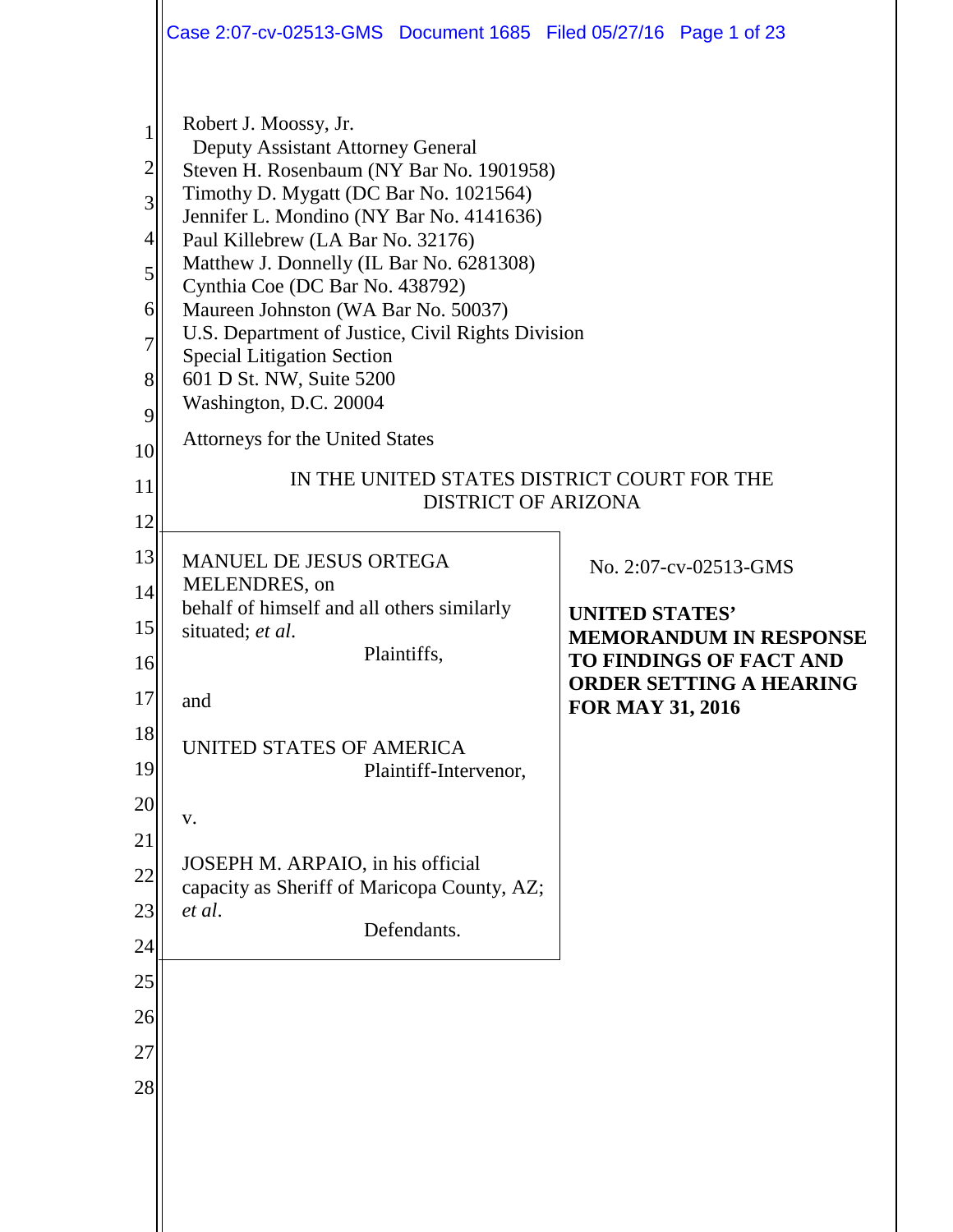1

2 3 4 5 6 7 8 Pursuant to the Court's invitation in its May 13, 2016 Findings of Fact (Doc. 1677 at 162), the United States hereby files this responsive memorandum to address five points raised in the Court's findings: (1) the Court's sources of authority in ordering additional remedies; (2) policy changes and additional training required at MCSO as a result of the Court's findings; (3) misconduct investigations to be conducted pursuant to paragraphs 903 to 907 of the Court's findings; (4) structural reforms required at MCSO; and (5) the Court's proposal regarding expert testimony in paragraphs 899 and 900 of its findings.

9

## **I. Sources of Authority for Ordering Remedies**

10 11 12 13 14 15 16 17 18 19 20 21 22 23 24 25 26 27 28 As the Court noted in its findings, the Court has multiple sources of authority for ordering remedies to address the deficiencies it has identified in MCSO's misconduct investigations. To begin with, it is clear that courts have the authority to modify their injunctions in the event that changed circumstances require it: "We are not doubtful of the power of a court of equity to modify an injunction in adaptation to changed conditions . . . ." *United States v. Swift & Co.*, 286 U.S. 106, 114 (1932). "The source of the power to modify is of course the fact that an injunction often requires continuing supervision by the issuing court and always a continuing willingness to apply its powers and processes on behalf of the party who obtained that equitable relief." *Sys. Fed'n No. 91, Ry. Emp. Dep't, AFL-CIO v. Wright*, 364 U.S. 642, 647 (1961); *see also Anderson v. Cent. Point Sch. Dist. No. 6*, 746 F.2d 505, 507 (9th Cir. 1984); 11A Charles A. Wright & Arthur R. Miller, Federal Practice & Procedure § 2961 (3d ed.). The Court has now identified additional constitutional violations, including entirely new categories of constitutional violations than those known at trial. The Court has found many more violations of the Fourth Amendment's prohibition on unlawful detentions and arrests than were known at trial, due to MCSO's intentional failure to abide by the Court's 2011 preliminary injunction. (Doc. 1677 ¶ 9-10 (noting ongoing violations of the preliminary injunction until May 2013); *id.* ¶ 884 ("Unknown at the time to the Plaintiffs and to this Court, the MCSO had deprived the Plaintiffs of considerable evidence of misconduct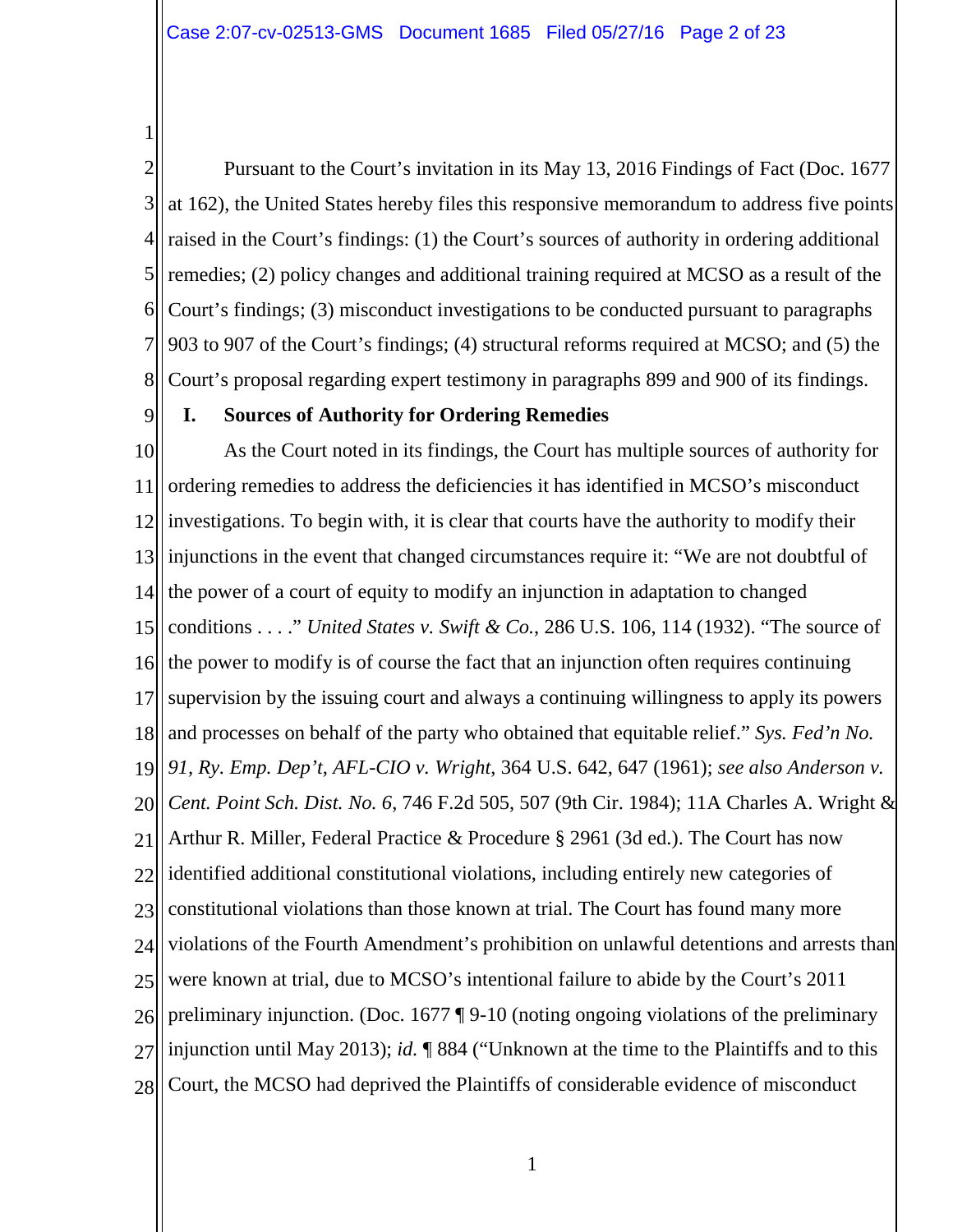1 2 3 4 5 6 7 8 9 10 ("[Plaintiffs] would have also been able to demonstrate [at trial] the MCSO's inadequate, 11 12 13 14 15 16 17 18 19 20 21 22 23 24 towards members of the Plaintiff class.").) The Court also found widespread misappropriation of personal property, which violates the Fourth Amendment's prohibition on unlawful seizures. (*Id.* ¶ 885 ("Plaintiffs would have been able to demonstrate that, among other things, the MCSO routinely confiscated the personal property of members of the Plaintiff class without justification."). Finally, the Court found that MCSO's internal affairs systems discriminated against members of the Plaintiff class. (*Id.* (describing MCSO's "internal investigation policies and practices" as "inadequate, bad faith, and discriminatory").) These constitutional violations remained concealed from the Court due in part to MCSO's flawed internal affairs systems. (*Id.* bad faith, and discriminatory internal investigation policies and practices as well as additional harms.").) Had the Court been aware of these issues at trial, it would have entered broader injunctive relief. (*Id.* ("The Court would have been able to timely evaluate that evidence in fashioning the appropriate injunctive relief for the Plaintiffs."); *id.* **¶** 890 ("Had the ... withheld evidence and the information to which it led been presented at trial, the Court would have entered injunctive relief much broader in scope.").) *Hutto v. Finney*, 437 U.S. 678, 687 (1978) (holding that, to remedy constitutional violations, the district court "had ample authority to go beyond earlier orders" and to take "the long and unhappy history of the litigation into account"); *Swann v. Charlotte-Mecklenburg Bd. of Ed.*, 402 U.S. 1, 15 (1971) ("Once a right and a violation have been shown, the scope of a district court's equitable powers to remedy past wrongs is broad, for breadth and flexibility are inherent in equitable remedies."). Now that those constitutional violations have come to light, it is necessary for the Court to order additional injunctive remedies to address them.

25 26 27 28 The Court also has inherent authority to alter and amend its permanent injunction in light of frauds committed on the Court. Fed. R. Civ. P. 60(d)(3); *see Chambers v. NASCO, Inc.*, 501 U.S. 32, 44 (1991); *United States v. Estate of Stonehill*, 660 F.3d 415, 444 (9th Cir. 2011); 11 Charles A. Wright & Arthur R. Miller, Federal Practice &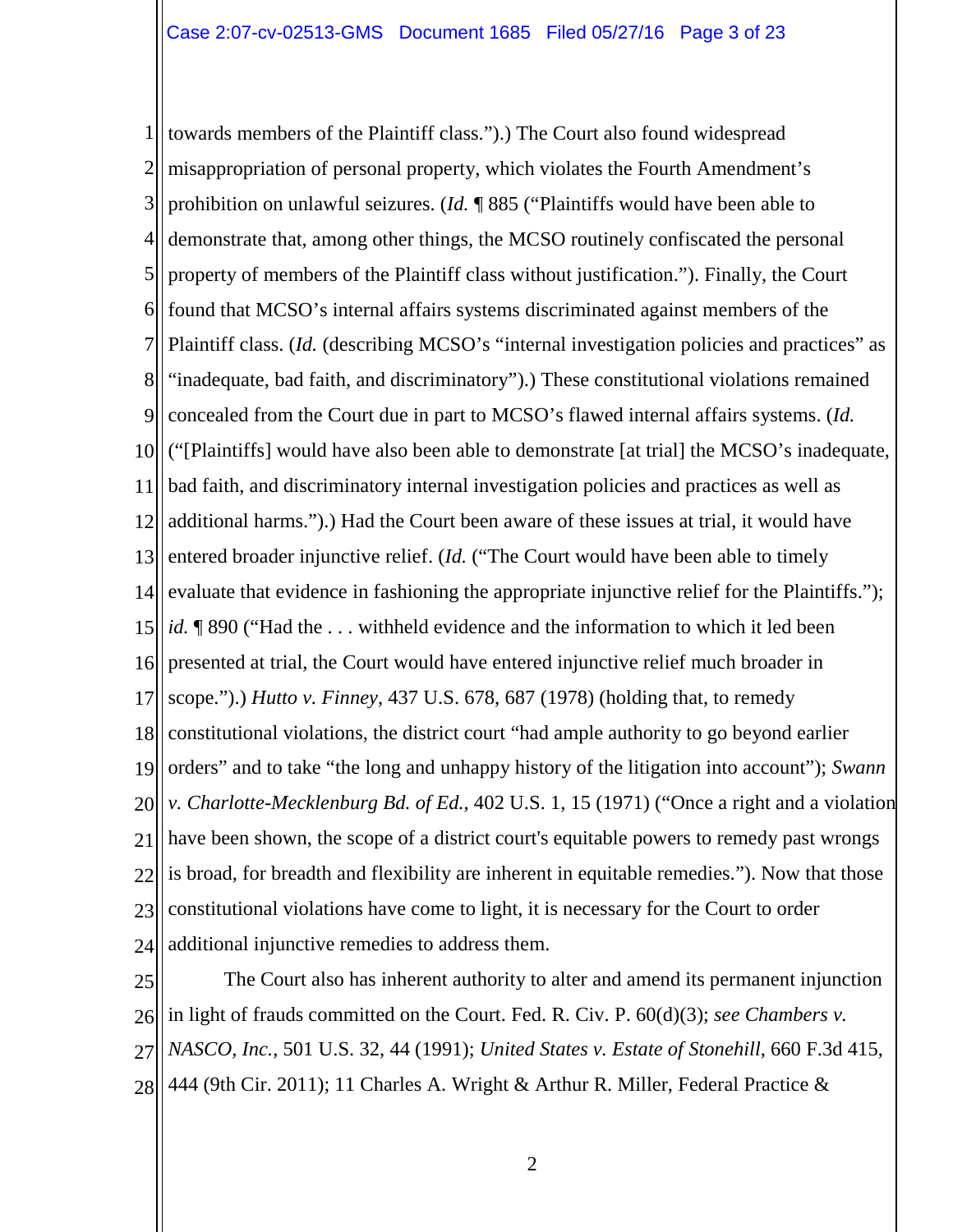1 2 3 4 5 6 7 8 9 10 11 12 Procedure § 2870 (3d. ed.). Here, MCSO has committed fraud not only against the Plaintiff class, but also against the integrity of this Court. MCSO attempted, through purposefully inadequate internal affairs investigations, to deceive the Court and Monitor about the seriousness and extent of its employees' misconduct—misconduct that violated the constitutional rights of the Plaintiff class. Furthermore, as the Court noted in its findings (Doc. 1677 ¶ 891), the Court has inherent authority to enter remedies that prevent the abuse of the judicial process. *Chambers*, 501 U.S. at 44. MCSO's history of abuses of the judicial process in this case alone stretches from at least discovery all the way through to when MCSO personnel made bad faith, deliberate misstatements of fact while testifying under oath during the contempt hearing. It is thus appropriate for the Court to issue remedies aimed at preventing the recurrence of these widespread, systemic abuses.

13 14 15 16 17 18 19 20 21 22 23 24 The Court also has authority to issue remedies for civil contempt that are "designed to compel future compliance with a court order." *Int'l Union, United Mine Workers of Am. v. Bagwell*, 512 U.S. 821, 827 (1994). Internal affairs systems normally ensure that law enforcement personnel abide by legal standards (Doc. 1677 ¶ 889 ("An effective and honest internal affairs policy is a necessary element of the MCSO's selfregulation.").) As this Court has stated in its findings, however, MCSO's existing internal affairs system has both condoned and encouraged repeated violations of this Court's orders. In light of this precedent, it is necessary for the Court to exert its authority to mandate reforms of MCSO's internal affairs systems as a means of compelling MCSO's compliance not only with the Court's permanent injunction (Doc. 606) and its previous order regarding internal affairs investigations (Doc. 795), but also with orders that the Court may enter in the future.

25

# **II. Policy Changes, Additional Training, and Other Remedies**

26 27 28 Throughout the contempt findings, the Court identified numerous ways in which deficiencies in MCSO's policies and training regarding misconduct investigations, complaint intake, and supervision caused violations of the rights of the Plaintiff class.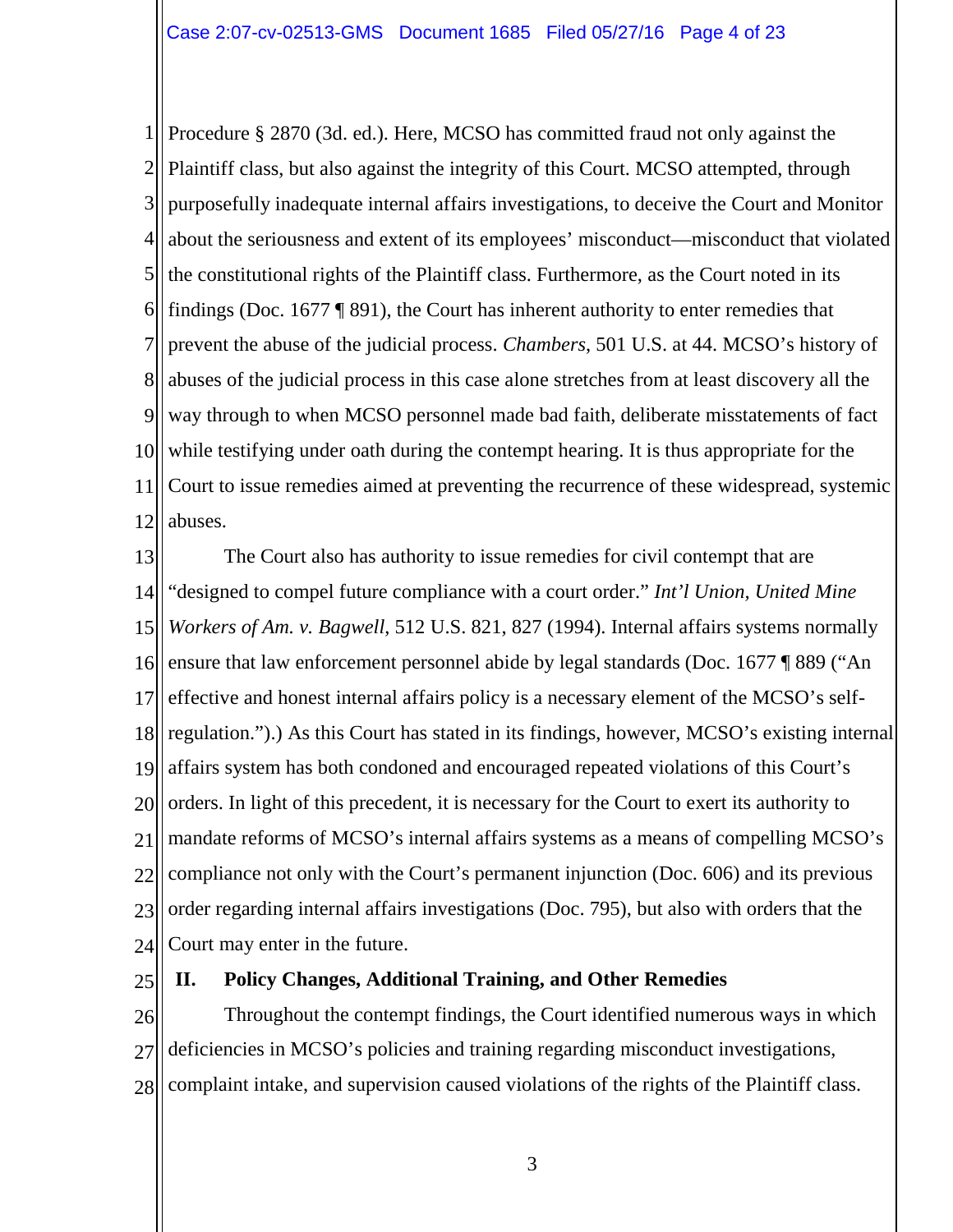1 2 Part of an adequate remedy for these violations should include orders to require MCSO to reform its systems for investigating misconduct.

3

# **A. Changes to Internal Affairs and Discipline Policies**

4 5 6 7 8 9 10 11 12 13 14 15 16 17 18 19 20 21 In a Notice of Authorities filed after the contempt hearing (Doc. 1590), the United States provided the Court with four consent decrees that included provisions related to internal affairs systems. Those consent decrees include provisions related to conflicts of interest; subversion of the discipline process by presenting new evidence at pre-discipline hearings; the appropriate handling of incomplete investigations; consequences for investigators who perform inadequate investigations; documentation of decisions by those reviewing decisions; qualifications and training requirements for those conducting investigations; the use of leading questions during internal affairs interviews; the consideration of promotional candidates' disciplinary history and status; and prohibitions on retaliation for participation in a misconduct investigation. (*Id.* at 3-4.) The imposition of such remedies is amply supported by the record and is certainly appropriate here. (Doc. 1677 ¶¶ 410-12, 437-49, 707-11, 771-75, 869 (conflicts of interest); ¶¶ 451, 546, 870 (new evidence presented at predetermination and name-clearing hearings); ¶¶ 718-24 (incomplete investigations); ¶¶ 648-53, 712 (inadequate investigations); ¶¶ 678, 746, 756-57, 797, 871 (documentation of decisions); ¶¶ 826-37 (qualifications and training of investigators); ¶¶ 588, 637, 639, 667, 833 (leading questions); ¶¶ 698, 702, 704-07, 859 (mis-categorization of misconduct); ¶¶ 465-66, 499, 509-12, 535-37, 574-83, 589, 717, 755-59 (discipline and promotions); ¶¶ 798-808, 824 (retaliation).)

22

# **B. Changes to Civilian Complaint Policies**

23 24 25 26 27 28 The Court reached several findings related to civilian complaints, including a finding that "complaints were not properly transmitted, processed, or investigated." (Doc. 1677 ¶ 852.) The Court noted that MCSO has no systems in place to ensure that complaints are appropriately categorized, and miscategorization can lead to serious misconduct going unaddressed. (*Id.* ¶¶ 859-864.) MCSO also does not have a policy for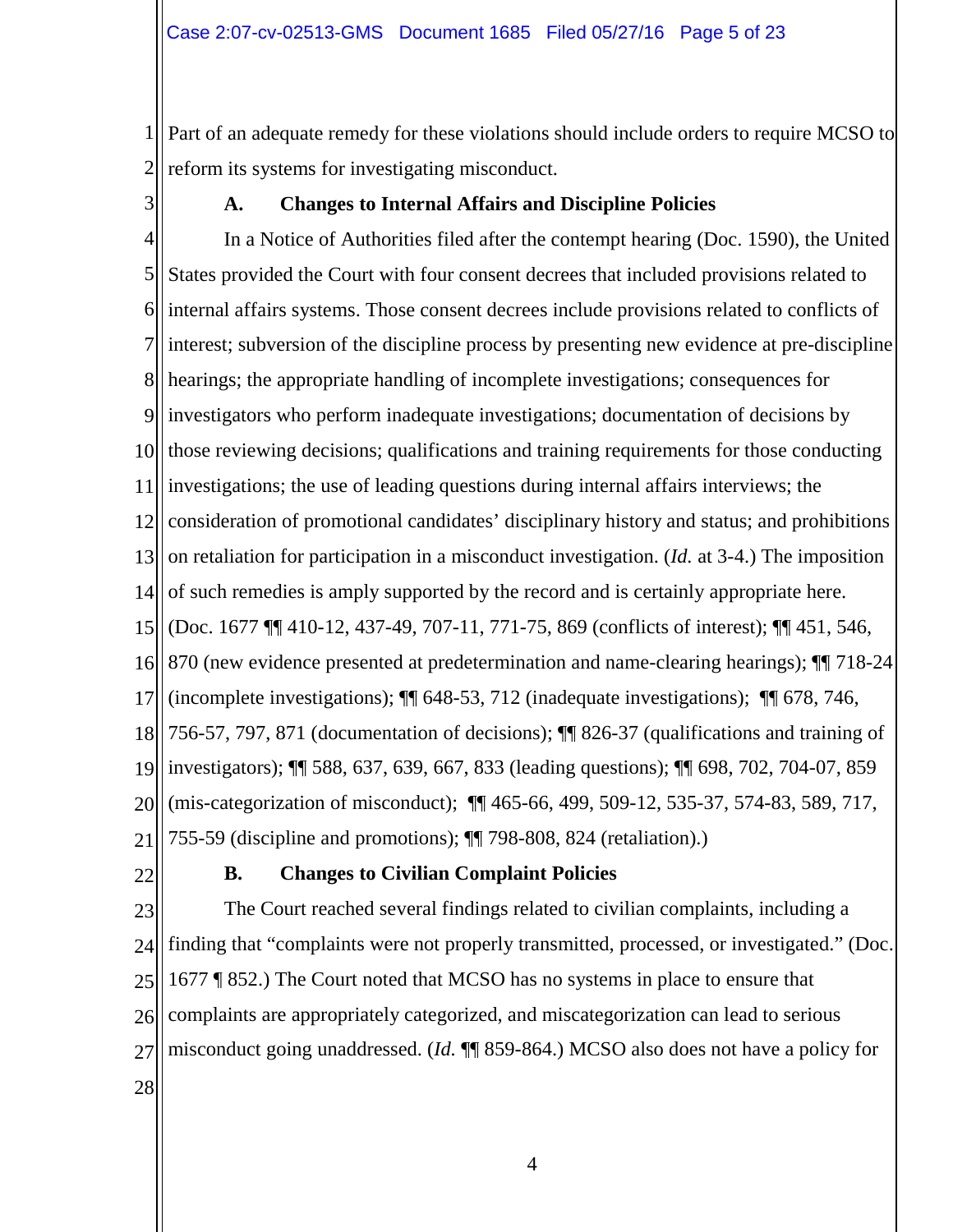1 2 when a civilian complains directly to a deputy about that deputy's own misconduct. (*Id.* ¶ 866.)

3 4 5 6 7 8 9 10 changes the Court may order regarding the appropriate ratio of sergeants to deputies. (*Id.* 11 12 13 14 The United States urges the Court to order remedies to correct these deficiencies. When a civilian at the scene of an incident indicates to a deputy that he or she would like to make a misconduct complaint or requests a complaint form for alleged misconduct, MCSO policy should provide that the deputy should immediately inform his or her supervisor, who will respond to the scene to assist the individual in providing and accepting appropriate forms. (If the Court orders this change to policy, the United States suggests that this increased supervisory responsibility be taken into account with any ¶ 849.)) The supervisor should then immediately notify the Professional Standards Bureau, who should be given sole authority for conducting investigations into civilian complaints. This will ensure consistent and appropriate categorization and investigation of complaints across the agency.

15 16 17 18 19 20 21 The Court noted that MCSO does not employ "testers"—individuals who pose as civilians making complaints—to ensure that employees respond to and process complaints appropriately. The United States urges the Court to order MCSO to initiate a civilian complaint testing program focused on complaint intake, including testing of complaints made in person at MCSO facilities, complaints made telephonically, and complaints made electronically over email or through MCSO's website. The testing program should include the following elements:

- Sufficient random and targeted testing to assess the complaint intake process, utilizing surreptitious video and/or audio recording of testers' interactions with MCSO personnel to assess the appropriateness of responses and information provided;
	- An assessment of whether personnel enter testers' complaints into IA Pro and include accurate and complete information; and
	- Public reports on the outcome of the testing program.

22

23

24

25

26

27

28

5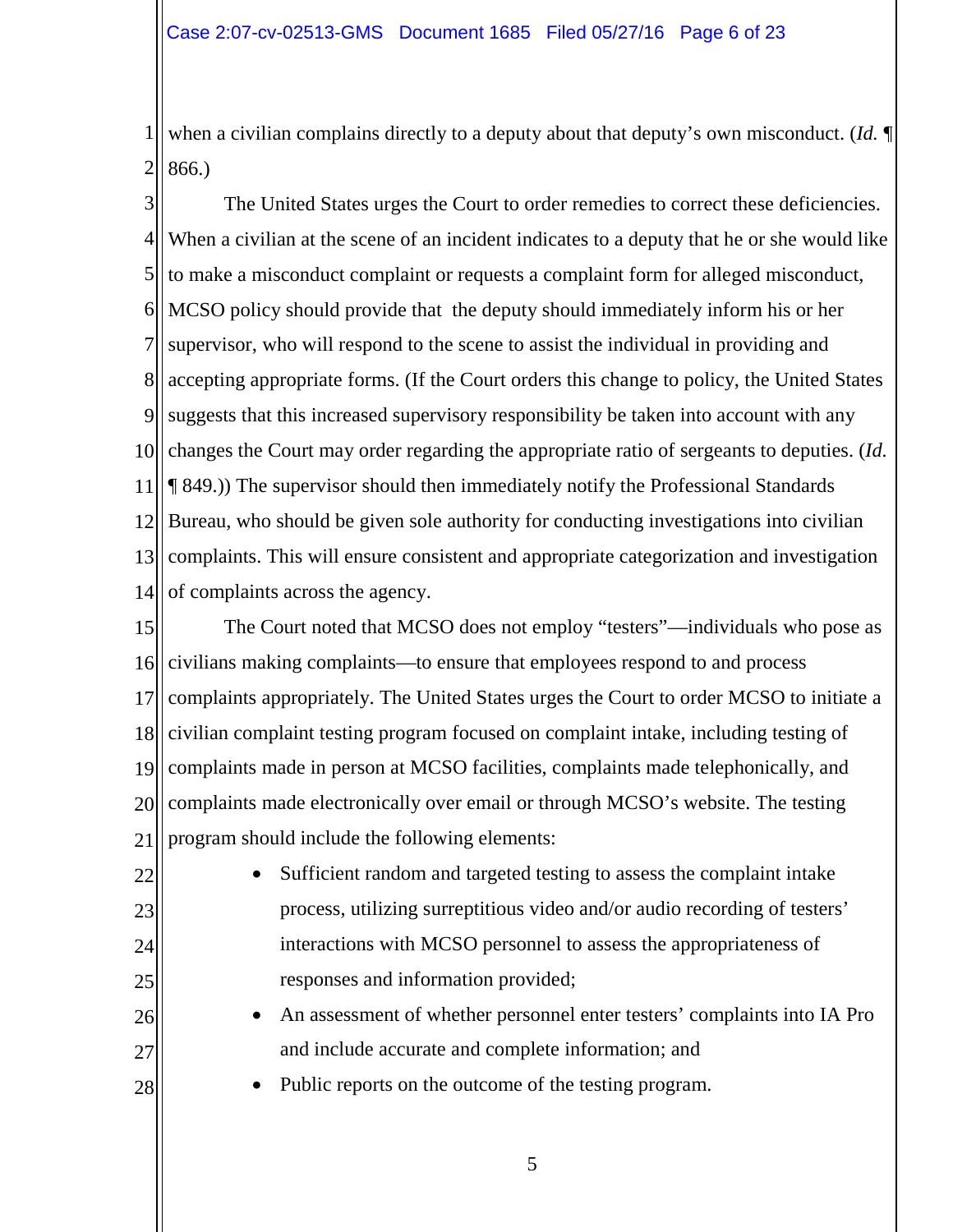1 2 3 4 5 6 7 8 9 10 11 12 13 14 15 16 17 In its contempt findings, the Court also notes that MCSO's history of misappropriating and destroying personal property "gives rise to a reasonable inference that at least some of the owners of such property would have registered complaints with the MCSO." (Doc. 1677 ¶ 852.) The United States submits that this history—in conjunction with MCSO's record of constitutional violations against Latinos—gives rise to another reasonable inference: that victims of MCSO employees' misconduct are likely to have been reluctant to make complaints directly to MCSO, the agency that violated their rights. To address this problem, the Court should permit the Monitor, in close consultation with the parties and the Community Advisory Board, to launch an information campaign designed to inform the public about the civilian complaint process, including information about how to contact the Monitor or the Community Advisory Board as an alternative to registering complaints directly with MCSO. As is their current practice, the Monitor and Board would then forward any complaints they receive to MCSO. The United States notes that MCSO would ideally undertake such a campaign itself, but, given its track record in and issues it has raised about community engagement (Doc. 1677 ¶ 368, p. 66 n. 13), the community would likely be better served if the Monitor fulfilled this role.

18

### **C. Additional Training**

19 20 21 22 23 24 25 26 27 28 The United States urges the Court to order additional training at MCSO on at least the following topics: the contempt proceedings and resulting remedies; accepting complaints from civilians; identifying and reporting misconduct; and conducting and reviewing misconduct investigations. Training on the contempt proceedings, accepting complaints from civilians, and identifying and reporting misconduct should be required for all personnel. Training on conducting and reviewing misconduct investigations should be required for anyone in a supervisory position—sergeants and above. If the Court orders supervisors to have a more active role in accepting civilian complaints (see subsection II.B, above), supervisors should also be required to have specialized training on accepting complaints from civilians. As the Court has done with previous training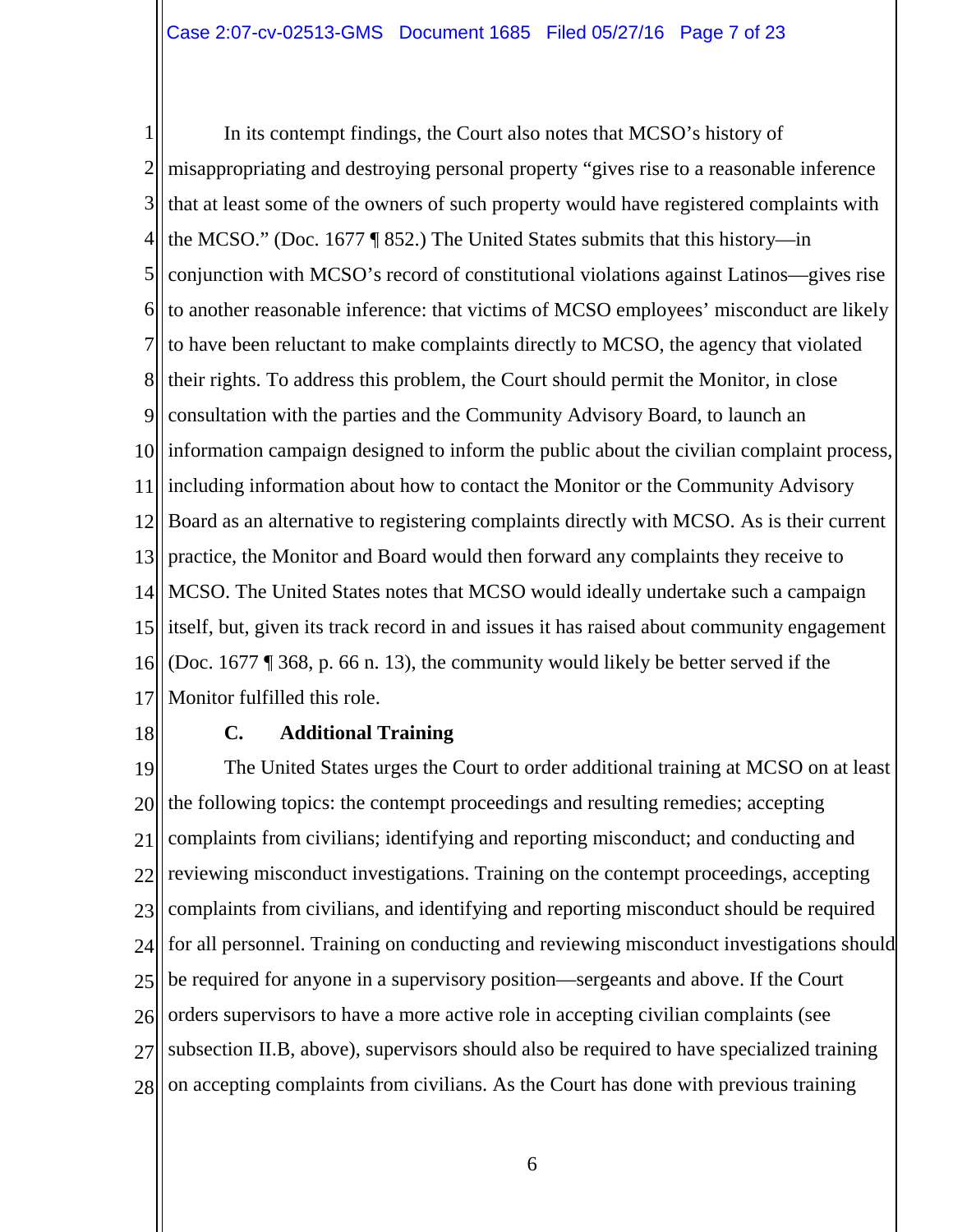1 2 3 4 required under the permanent injunction, the Court should ensure that counsel for the Plaintiff class and Plaintiff-Intervenor are afforded an opportunity to review any training materials and provide comments and recommendations before the training is delivered. (Doc. 606 ¶¶ 15, 46.)

5

# **D. Auditing and Continuous Improvement Systems**

6 7 8 9 10 11 12 13 14 identify any irregularities, the Court should require MCSO to address them by either 15 The Court should not only ensure that MCSO conducts thorough and impartial misconduct investigations, but also that it develops systems to identify and correct its own deficiencies in those investigations. The United States thus urges the Court to order that MCSO develop an auditing system that is designed to periodically review at least stratified random samples of MCSO's completed misconduct investigations and identify any procedural irregularities. Such an auditing system for internal affairs is currently in use at the Seattle Police Department. *See* Seattle Police Department, Office of Professional Accountability, [http://www.seattle.gov/opa/opa-reports.](http://www.seattle.gov/opa/opa-reports) If MCSO's audits correcting them or documenting why they were necessary.

### 16 **III. Independent Entity to Conduct Misconduct Investigations**

17 18 19 20 21 22 23 24 25 26 27 28 In its findings, the Court has described a set of remedies tailored to address the unique types of misconduct and resulting harms that it has identified: in addition to implementing new or revised policies and training for MCSO's internal affairs systems, the Court has suggested that an appropriate remedy for the bias, incompetence, and bad faith running throughout MCSO's internal systems of accountability is to empower an independent authority to conduct certain internal affairs investigations and to impose discipline. (Doc. 1677 ¶¶ 903-07.) The investigations would be limited to those declared void or invalid by the Court, those that MCSO never initiated at all due to indifference or manipulation of command staff, those that directly relate to misconduct or untruthfulness that occurred during the contempt proceedings, and those that involve future harms to the Plaintiff class. (*See id.* ¶¶ 903-06.) These remedies are well within the Court's power, as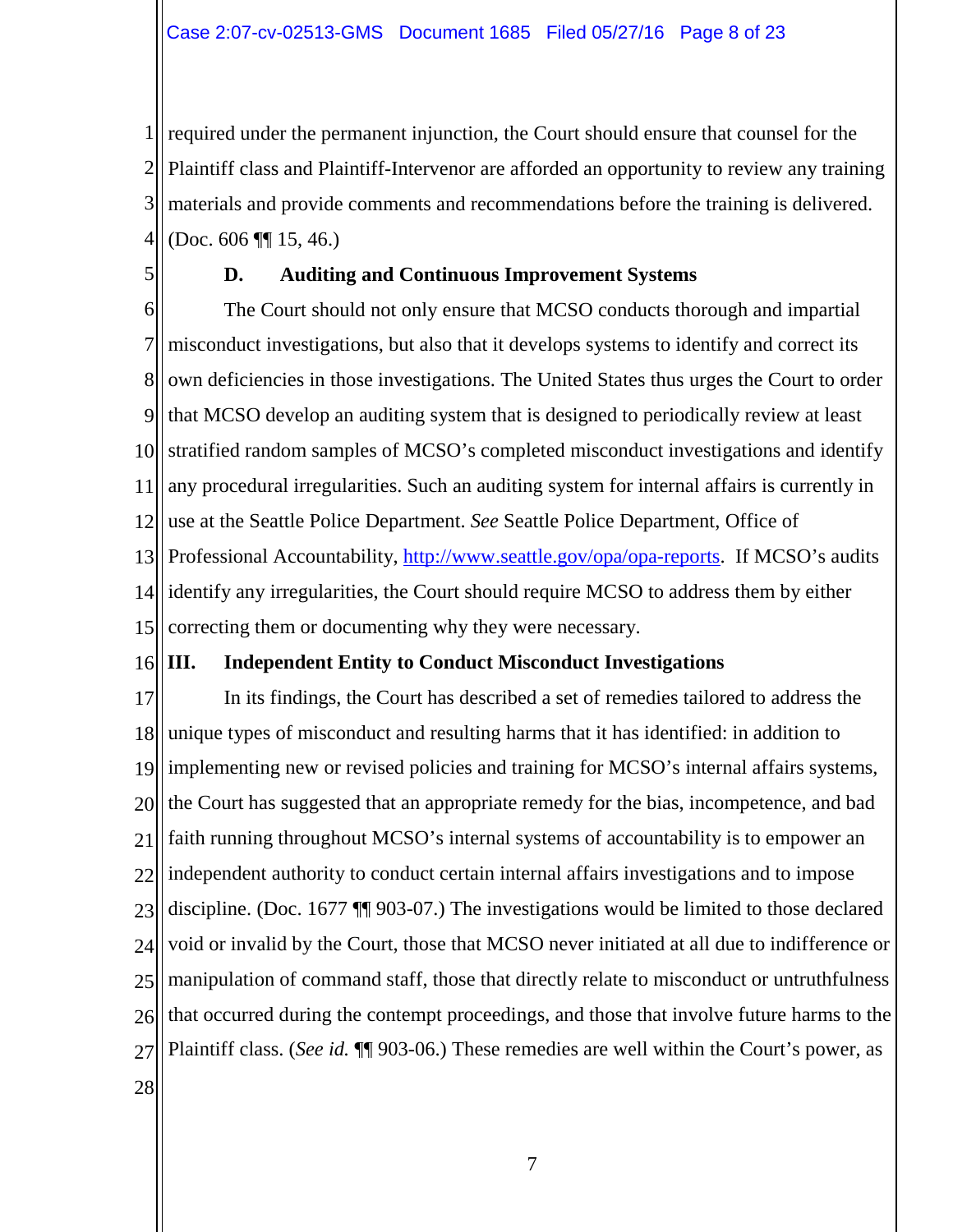1 2 the misconduct found by the Court justifies an even broader remedy: the imposition of a receivership.

3

# **A. Legal Standard for Appointing an Independent Entity**

4 5 6 7 8 9 *Passenger Fishing Vessel Assoc*., 443 U.S. 658, 695-96 (1979); *see also Plata v.*  10 *Schwarzenegger*, 603 F.3d 1088, 1093-98 (9th Cir. 2010), *aff'd sub nom, Brown v. Plata*, 11 12 as contempt proceedings or injunctions, are inadequate under the circumstances, a court 13 14 injunction, in implementing less common remedies, such as a receivership, so as to 15 16 17 18 19 The Court's authority to appoint an independent entity flows from the Court's broad equitable authority to ensure compliance with its orders and federal law, including the power to "displace local enforcement . . . if necessary to remedy the violations of federal law" and to assume "direct supervision" of state property "if state recalcitrance or state-law barriers should be continued." *Washington v. Washington State Commercial*  563 U.S. 493 (2011). In cases such as this one, "[w]here more traditional remedies, such acting with its equitable powers is justified, particularly in aid of an outstanding achieve compliance with a constitutional mandate." *Shaw v. Allen*, 771 F. Supp. 760, 762 (S.D. W. Va. 1990) (receiver for McDowell County Jail). The Court "has the discretion indeed, the duty— to take immediate action in a manner coextensive with the degree of ongoing and persistent harm." *Plata v. Schwarzenegger*, No. 01-1351, 2005 WL 2932243 at \*8 (N.D. Cal. May 10, 2005).

20 21 22 23 24 25 26 27 28 A seven-part standard guides a court's discretion in appointing a receiver: (1) Whether there is a grave and immediate threat or actuality of harm to plaintiffs; (2) whether the use of less extreme measures of remediation has been exhausted or proven futile; (3) whether continued insistence that compliance with the Court's order would lead only to confrontation and delay; (4) whether there is a lack of leadership to turn the tide within a reasonable period of time; (5) whether there is bad faith; (6) what resources are being wasted; and (7) whether a receiver is likely to provide a relatively quick and efficient remedy.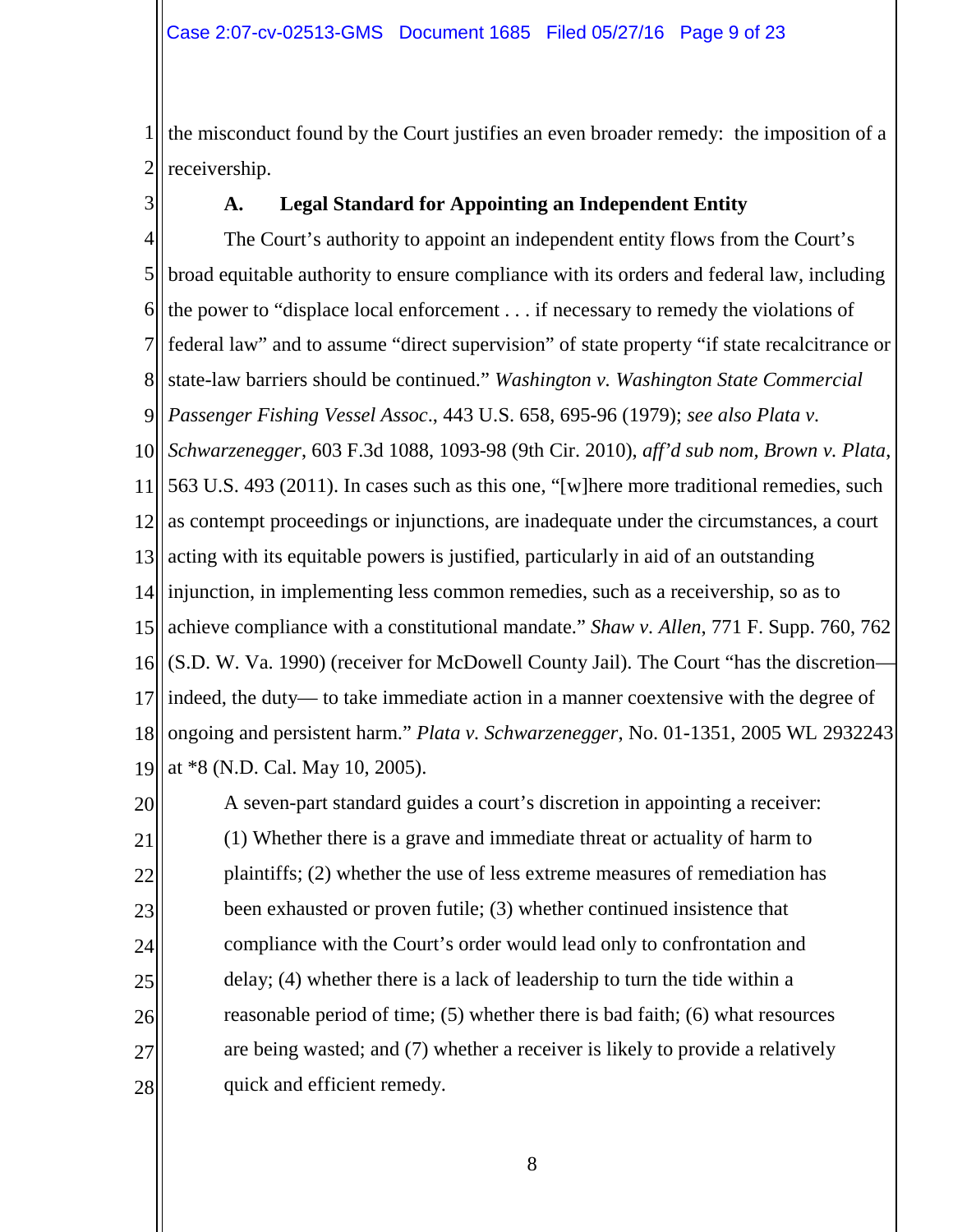1 2 3 *Plata*, 2005 WL 2932243, at \*7; *see also Plata,* 603 F.3d at 1093-98; *Dixon v. Barry*, 967 F.Supp. 535, 550 (D.D.C. 1997); *Morgan v. McDonough*, 540 F.2d 527, 533 (1st Cir. 1976).

4 5 6 7 8 A receivership typically involves the wholesale transfer of institutional authority, but courts have also imposed more limited receiverships. In the *Plata* case cited above, for example, the court appointed a receiver to remedy only "the undisputed constitutional deficiencies in prisoners' health care" in the California Department of Corrections, and not to take over management of the entire corrections system. *Plata*, 603 F.3d at 1097.

9

10

11

12

# **B. The Standard for Appointing an Independent Entity Is Met Here** In this case, empowering an "independent authority" to conduct certain internal affairs investigations would represent a more limited remedy than a traditional receivership. The transfer of the Sheriff's authority over specific categories of

13 14 15 16 misconduct investigations would be tailored to harms that the Court has identified and designed to achieve a narrow outcome that cannot be reached any other way: impartial and thorough internal affairs investigations free from the undue influence of MCSO command staff.

17 18 19 20 21 22 23 24 25 26 27 28 This remedy is clearly supported by the seven-part receivership test cited above. First, there is a "grave and immediate threat or actuality of harm to plaintiffs." The Court found that MCSO intentionally conducted deficient investigations into misconduct that harmed members of the Plaintiff class, including unjustified detentions and arrests of Latino individuals and misappropriations of Latinos' property. Latinos constituted "the overwhelming majority of the victims of the multiple acts of misconduct that were subjects of virtually all of the flawed investigations." (Doc. 1677 ¶ 888.) MCSO intentionally minimized misconduct that impacted the Plaintiff class through misclassification or failure to follow up. (*Id.* ¶¶ 509-15 (MCSO instituted a discriminatory policy to aggregate misconduct that harmed Latinos and to thus minimize the discipline imposed); *see also id.* ¶¶ 278, 290, 292, 608, 645 (describing investigations never initiated).) In sum, MCSO has repeatedly and consistently failed to hold its own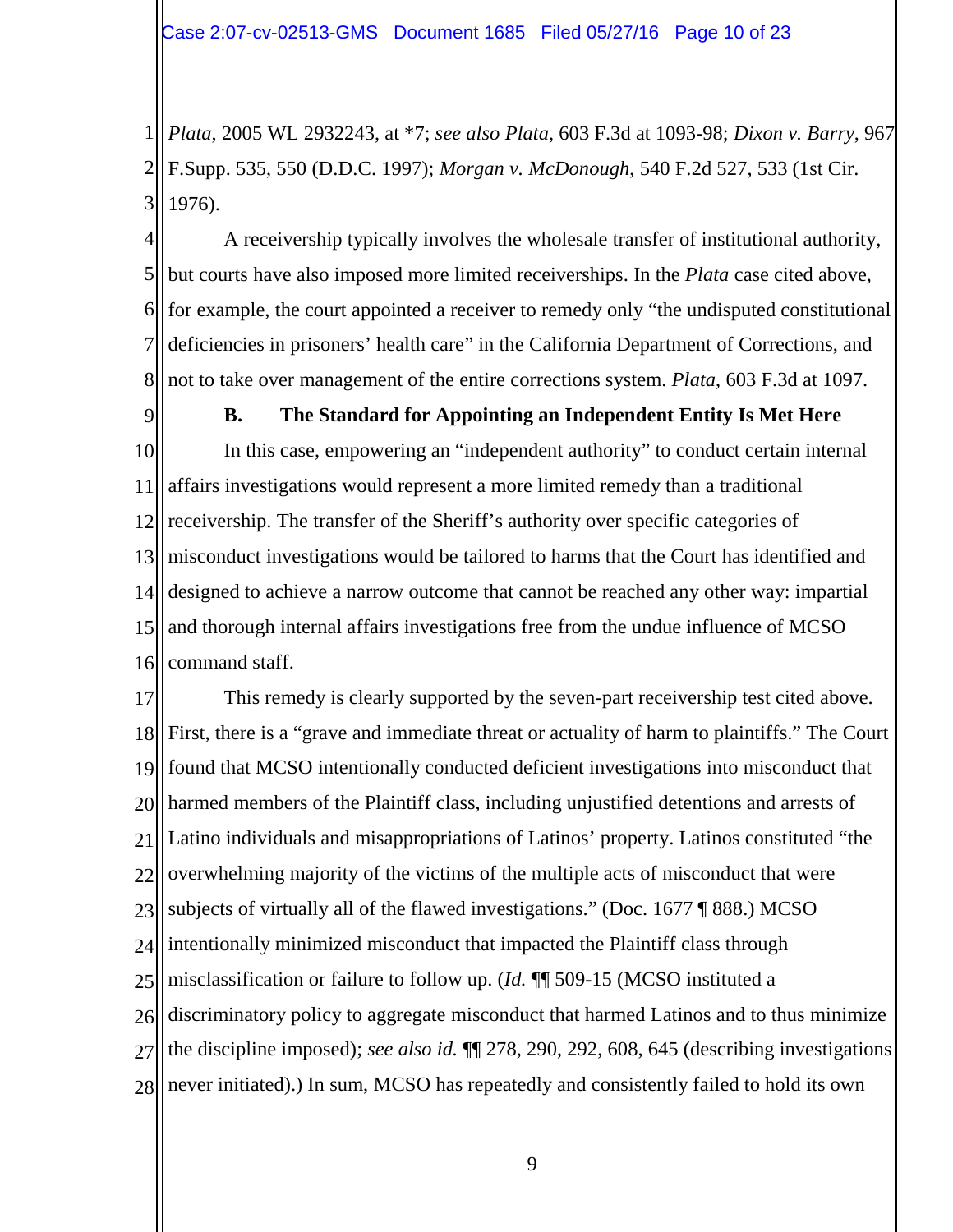1 2 employees accountable for violating the rights of Latinos, and this has resulted, and continues to result, in grave and immediate harm to Latinos.

3 4 5 6 7 8 9 10 Doc. 795 at 17-21.) The defendants were "fully advised and aware that the adequacy and 11 12 13 14 15 16 17 18 Second, "the use of less extreme measures of remediation has been exhausted or proven futile." MCSO has now had multiple opportunities to conduct professional and impartial investigations into misconduct that impacts the rights of Latinos. It has repeatedly failed to do so. MCSO was aware that its investigations would be monitored and assessed. This was made clear by the Court's 2014 Order that expanded the Monitor's role regarding misconduct investigations related to violations of the Court's orders or to matters concerning Deputies Armendariz or Perez. (Nov. 20, 2014 Order, good faith of their investigations would be subject to evaluation by the Parties and the Court." (Doc. 1677 ¶ 886.) But they were unable and unwilling to conduct investigations in a fair and impartial manner (*see, e.g., id.* ¶¶ 218-38 (finding that after being ordered by the Court and the Monitor to quietly search for additional recordings of traffic stops made by MCSO deputies, the MCSO violated the Court's orders that same day, resulting in a significant loss of evidence that likely would have showed harm to the plaintiff class)), and, as noted in the attached Appendix, the Court was forced to declare a number of MCSO's internal investigations void.

19 20 21 22 23 24 25 26 27 28 Third, permitting MCSO to continue carrying out its own misconduct investigations will only lead to "confrontation and delay." The Court repeatedly found that, at the highest level, MCSO believes the Court's orders to be illegitimate. Immediately following the issuance of the permanent injunction, Sheriff Arpaio and Chief Deputy Sheridan began "maligning the order as unconstitutional, 'ludicrous' and 'crap'" to officers in MCSO training sessions. (*Id.* ¶ 367.) Sheriff Arpaio "knowingly and intentionally" failed to implement the preliminary injunction because of his belief that violation of the order would benefit his reelection campaign. (*Id.* ¶¶ 11-65.) And in testifying about their roles directing the Seattle investigation—itself a probe into a conspiracy theory involving the Court—Sheriff Arpaio and Chief Deputy Sheridan both,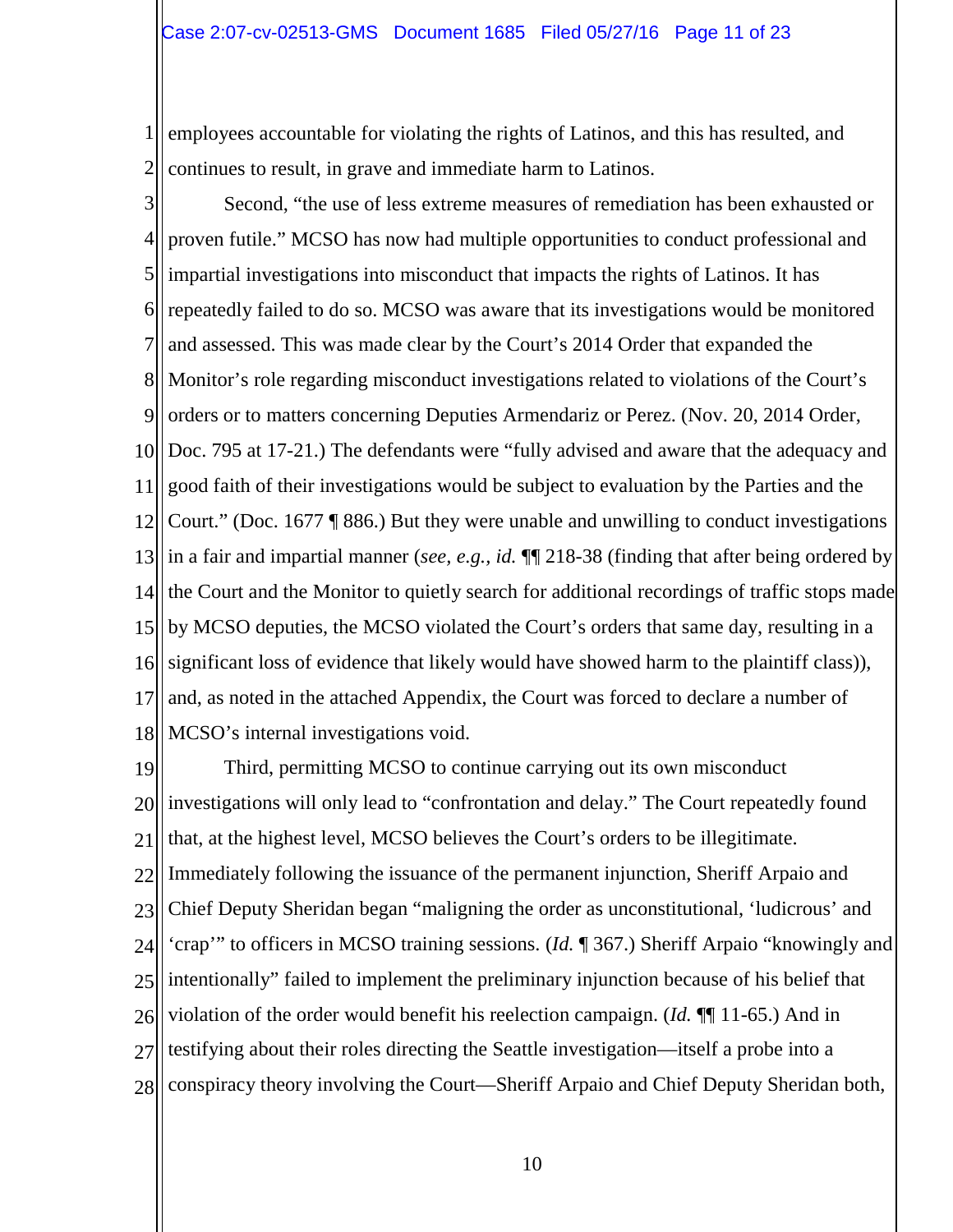1 2 3 4 while under oath, made "deliberate misstatements of fact . . . in bad faith." (*Id*. ¶ 378 (Arpaio); ¶ 385 (Sheridan); *see also* ¶¶ 66-92 (Chief Deputy Sheridan intentionally violated the Court's order); ¶¶ 93-120 (Former Executive Chief Sands intentionally violated the Court's order).)

5 6 7 8 9 representatives, including a lawyer whose role it is to provide legal advice to MCSO on 10 11 12 13 Fourth, it is not just that there is a "lack of leadership to turn the tide within a reasonable period of time." Rather, MCSO's leadership is directly responsible for the Agency's repeated violations. Four of MCSO's current and former high level commanders have been individually held in contempt. Other MCSO commanders and how to comply with the Court's orders, have been untruthful in their testimony and in their dealings with the Monitor. (*See id.* ¶¶ 342-48 ("Chief Deputy Sheridan, Captain Bailey and Ms. Iafrate violated the specific and direct orders of this court without a justifiable basis for doing so.").)

14 15 16 17 18 19 20 21 22 23 24 25 26 27 Fifth, bad faith is abundant in this case. "The Defendants have engaged in multiple acts of misconduct, dishonesty, and bad faith with respect to the Plaintiff class and the protection of its rights." (*Id.* at 3; *see, e.g*., *id.* ¶ 341 (Chief Deputy Sheridan's suspension of the investigation into 1459 Knapp IDs was bad faith attempt to avoid the Court's order requiring disclosure); ¶ 378 (Sheriff Arpaio's testimony that he was unaware of any MCSO investigation initiated against the Court was deliberate misstatement of fact made in bad faith); ¶ 385 (Chief Deputy Sheridan's testimony concerning the Montgomery investigation made in bad faith); ¶ 463 (Chief Olson made bad faith determination that Chief Trombi was unaware of the Court's preliminary injunction); ¶ 668 (Captain Bailey and Chief Deputy Sheridan's defense of Sergeant Tennyson's problematic questioning of HSU deputies reflects "their own lack of good faith in directing the investigation and/or in testifying about it"); ¶ 692 (MCSO carried out bad faith investigation into the allegations raised by Cisco Perez that HSU deputies pocketed items).)

- 
- 28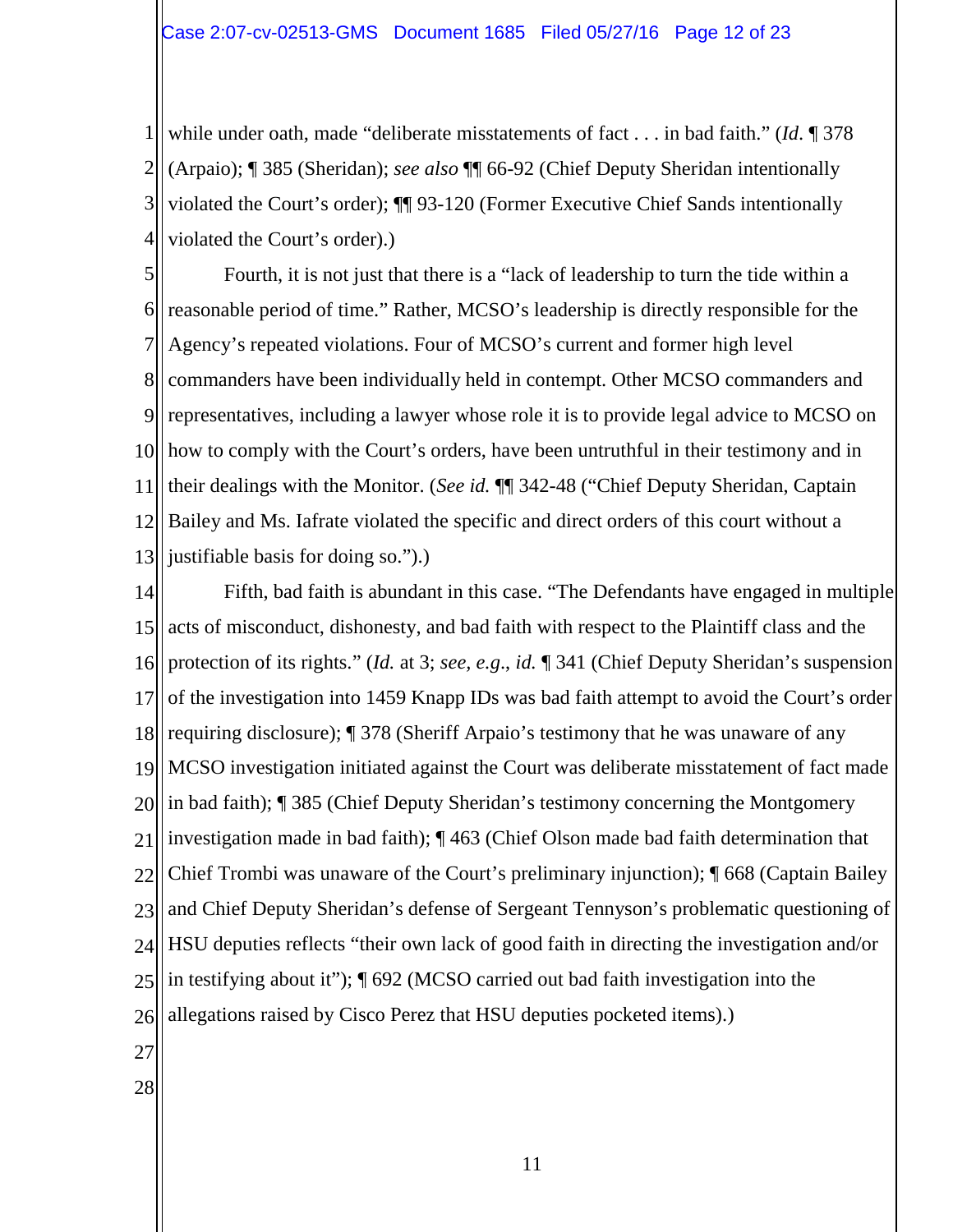1 2 3 Sixth, considerable resources are being wasted due to the MCSO's obfuscation and delay. Despite strong oversight from the Monitor, the parties, and this Court, MCSO carried out "whitewash" investigations (*id.* ¶ 690) that now must be completely redone.

4 5 6 7 8 9 10 11 12 Finally, putting into place an "independent authority" over internal affairs is the most efficient way—and indeed, perhaps the *only* way—to transform MCSO's misconduct investigations into an effective means of ensuring that deputies are held accountable for constitutional violations. The re-investigation of cases found void or invalid, the investigation of misconduct identified in the Court's findings, and the handling of future misconduct allegations related to the Plaintiff class will, together, be a significant undertaking, and one that will require dedication, expertise, and impartiality. MCSO has demonstrated, and the Court has found, that MCSO does not have the capability and the impartiality to handle these functions on its own at this time.

13

## **C. Misconduct Investigations Conducted by an Independent Entity**

14 15 16 17 18 19 20 21 In paragraphs 903 to 907 of its contempt findings, the Court has suggested that an independent entity should be vested with the authority to conduct three categories of investigations: those found void by the Court, those involving as-yet-uninvestigated misconduct identified by the Court in its findings, and possible future misconduct related to the Plaintiff class. The Court also has asked the parties to address the possibility of suspending the Sheriff's authority for invalidating decisions made by the independent entity and for the transfer of authority back to MCSO at the appropriate time. The United States addresses each of those topics below.

22

23 24 25 26 27 28 *i. Investigations Found Insufficient, Invalid, or Void by the Court* The United States requests that the Court appoint an independent authority to conduct misconduct investigations found by the Court to be insufficient, invalid, or void. These investigations are listed in the attached Appendix. Given the scope and complexity of such investigations, the United States recommends that the independent authority have a team of investigators, in order to be able to complete the investigations in a timely manner. The establishment of such an independent authority would, clearly, be a less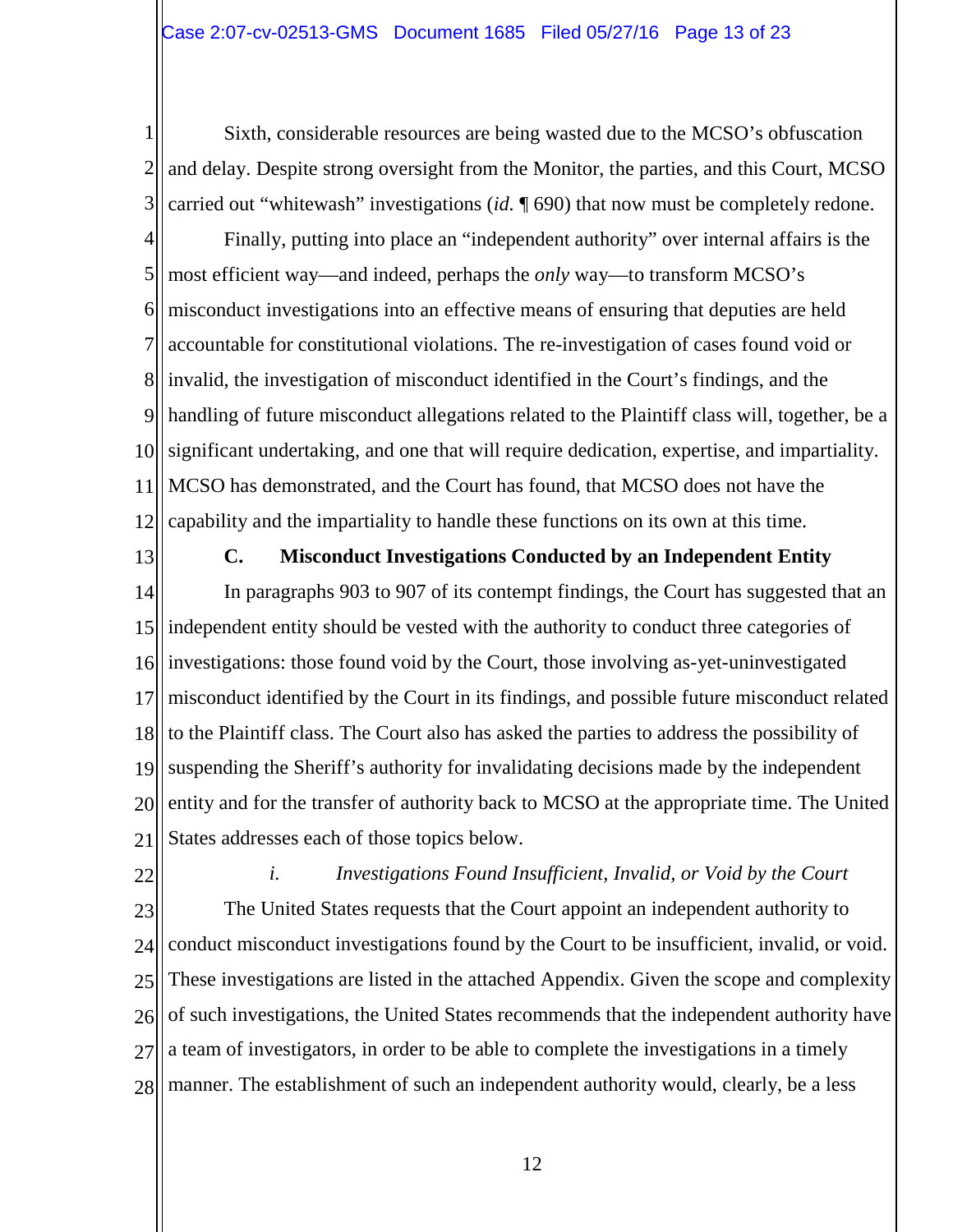1 2 3 4 extreme measure than a traditional receivership. Because the legal standard for receivership is fully met here, as discussed above, the Court is well within its authority to impose the lesser remedy of an independent authority to conduct misconduct investigations.

5 6 7 8 9 10 Merit Commission on the grounds of timeliness; the Commission could then rule in 11 12 impediment to the vindication of the constitutional rights of the Plaintiff class. The Court 13 14 15 16 17 18 19 20 21 The Court has found that, in many instances, MCSO officials deliberately extended investigations past the 180-day statute of limitations under state law, A.R.S. § 38-1110 (2015), in a bad-faith effort to make it impossible to impose discipline. (*See* Doc. 1677 ¶¶ 574-83.) For this reason, when these and other investigations are conducted anew and discipline is imposed, deputies are likely to appeal that discipline to the County deputies' favor and rescind the discipline. Such rulings would clearly stand as an should therefore consider designing a process whereby disciplinary appeals will not frustrate the Court's objectives in this way. The Court could, for example, designate that any cases in which the Commission overturns the independent entity's findings or discipline would come to the Court for final resolution. Given that MCSO personnel are public-sector employees who likely have a property interest in their continuing employment, *Cleveland Bd. of Educ. v. Loudermill*, 470 U.S. 532, 538-39 (1985), the Court should consider designing mechanisms to ensure that the imposition of discipline comports with any constitutional procedural due process rights that personnel might have. *ii. Investigations of Incidents Identified in the Court's Contempt* 

22

*Findings*

23 24 25 26 27 28 The United States also requests that the Court appoint an independent entity to conduct misconduct investigations into matters identified in the Court's contempt findings, as described in paragraph 904 of the Findings. The United States further recommends that this independent entity be vested with a screening function, meaning that the entity will review the Court's findings and the misconduct investigations discussed within, identify those that it believes fall within the broad parameters of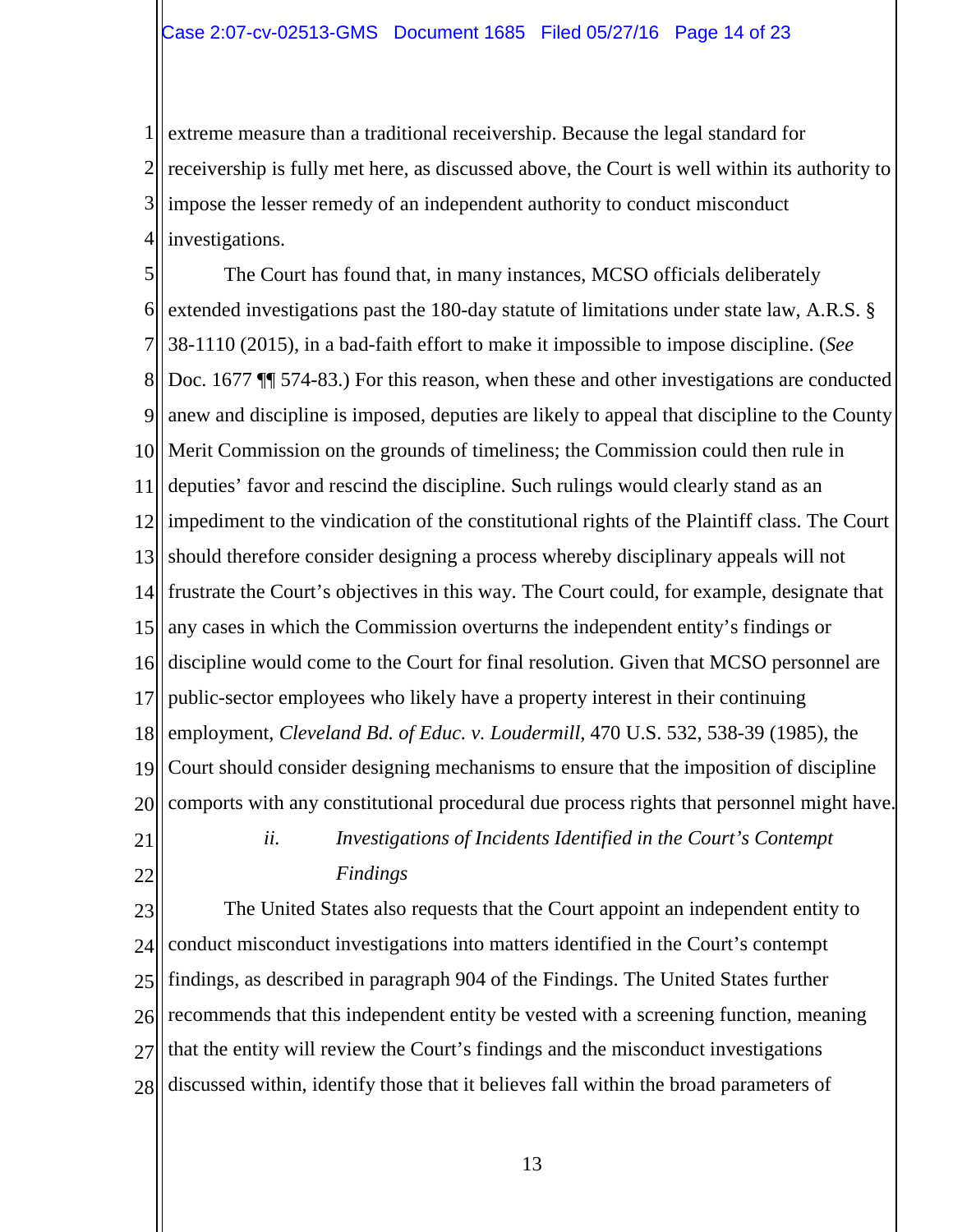1 2 3 4 Paragraph 904, and provide the parties an opportunity to suggest additional investigations or object to those identified by the independent entity. This process will ensure that the Court's intentions are fully realized and will avoid the risk of MCSO subverting the Court's order or evading the independent entity's review by miscategorizing allegations.

5 6 7 8 9 10 11 12 investigations, such as by providing guidance on conducting investigations, including the 13 14 interviews, the collection of evidence, and the writing of investigative reports (*id.*); and 15 16 *iii. Investigations of Future Incidents Related to the Plaintiff Class* With regard to investigations of future allegations of misconduct related to the Plaintiff class, the Court has already granted the Monitor substantial authority over such investigations. Under the Court's November 20, 2014 Order (Doc. 795), the Monitor already has the authority to: receive complete access to all MCSO internal affairs matters and receive ongoing updates from the Professional Standards Bureau about the status and progress of all investigations (*id.* at 17-19); advise MSCO as appropriate on those identification of possible misconduct, the creation of investigative plans, the course of conduct independent investigations of misconduct upon approval by the Court (*id.* at 19- 20).

17 18 19 20 21 22 23 24 25 26 27 28 injunctive orders. As the Court's contempt findings make clear, expanding oversight of The United States requests that oversight of investigations or allegations relating to the Plaintiff class be extended further, by granting an independent entity the authority to make findings in misconduct investigations (i.e., determinations of whether misconduct occurred) and to determine the level of discipline to be imposed for sustained allegations of misconduct. The independent entity should also be vested with the authority to conduct its own investigations, as the Monitor is now, and with the authority to hire investigators into the Professional Standards Bureau and remove from the Bureau investigators who repeatedly conduct deficient investigations. The United States recommends that this independent entity's oversight function in a separate, but complementary, fashion with the Monitor's review; the Monitor would retain its role in ensuring that findings and discipline are consistent with MCSO's policy and the Court's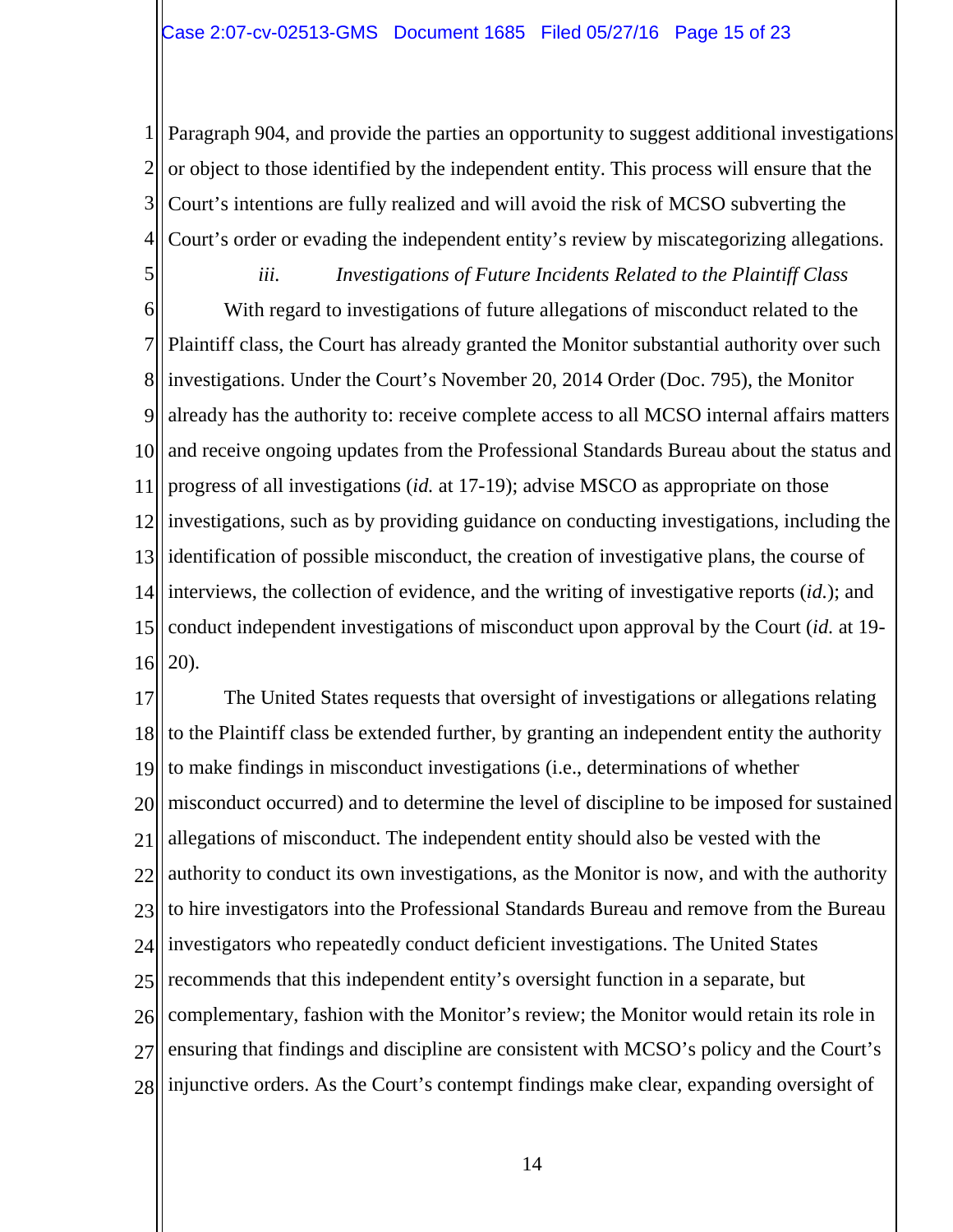1 2 3 4 5 6 the investigations of allegations relating to the Plaintiff class is necessary to ensure that serious misconduct is addressed and that constitutional rights are protected. This vesting of authority in an independent entity is also necessary because the Court's less intrusive remedies have failed to yield adequate internal investigations, even when MCSO knew that the Court, Monitor, and parties would subject its internal investigations to intense scrutiny.

7 8 9 10 To ensure that the independent entity conducts investigations of all misconduct related to the Plaintiff class, the United States recommends that the entity should review all misconduct investigations at their initiation to determine whether the investigation should be carried out by the entity or by MCSO.

11

12

*iv. Conditions for Returning Investigative and Disciplinary Authority to MCSO*

13 14 15 16 17 18 19 20 21 22 23 24 The independent entity can be a temporary measure imposed only as long as necessary to ensure accountability, and the United States suggests that the Court adopt measures to assess when the independent entity is no longer necessary and systems for phasing out its role. Specifically, the United States recommends that future investigations relating to the interests of the Plaintiff class be conducted by the independent entity at least until such time as MCSO has successfully implemented necessary policies and training regarding misconduct investigations. After the necessary policies and training are in place, the Court could transfer the authority to conduct investigations and impose discipline back to MCSO; however, the independent entity should retain a parallel role in those investigations, including receiving all information about investigations, conducting its own investigations when necessary, and having the authority to overrule MCSO regarding the findings of investigations and the discipline to be imposed.

25 26 27 28 We would expect that, as MCSO progresses in its implementation of the policy, training, and related remedies regarding misconduct investigations, the quality of its investigations will improve, and the independent entity will less and less frequently need to exercise its authority to conduct its own investigations or to overrule MCSO regarding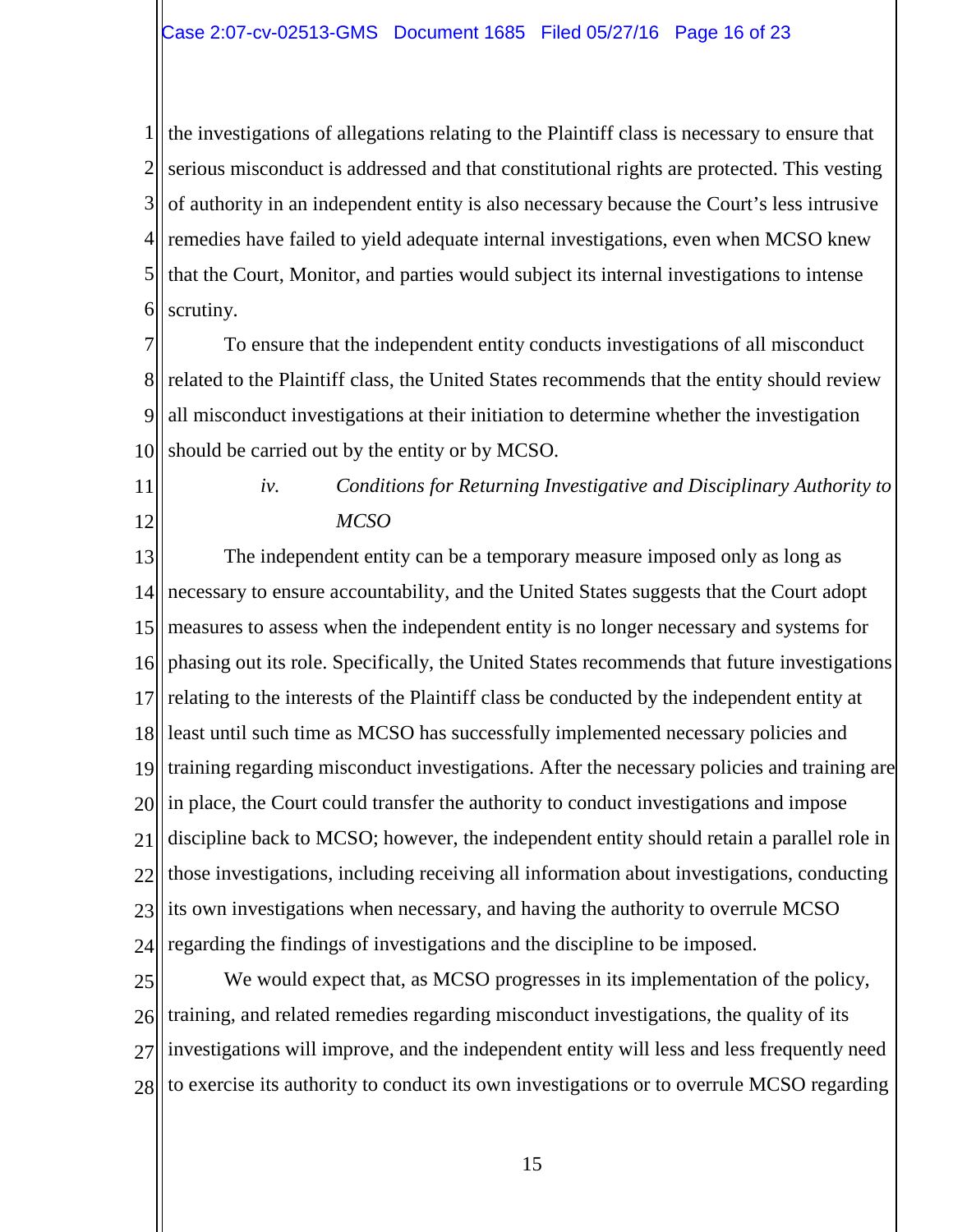1 2 3 4 5 6 7 8 9 10 findings or discipline. With this in mind, and in order to ensure that MCSO's progress is durable, we recommend that an assessment of compliance with the Court's internal affairs remedies include both a measure of the proportion of MCSO findings and discipline with which the independent entity and the Monitor concur and a requirement that the proportion stay at a certain level for a set period of time. A finding of sustained compliance with the internal affairs remedies might require, for example, that the independent entity concur with the outcomes of MCSO internal investigations in 95 percent or more cases over a continuous period of three years. Once MCSO has achieved sustained compliance, full authority over misconduct investigations can revert to the agency.

### 11 **IV. Structural Reforms**

12 13 14 15 16 17 18 In addition to changes in policies and training and the appointment of an independent entity to conduct misconduct investigations, the United States urges the Court to order structural changes in MCSO's internal affairs systems to ensure that they remain impartial, thorough, and adequate to protect constitutional rights. The United States respectfully suggests that the Court order changes to the configuration of the Professional Standards Bureau and order measures to foster transparency regarding MCSO's misconduct investigations.

19

### **A. The Configuration of the Professional Standards Bureau**

20 21 22 23 24 25 26 27 28 The Court's findings demonstrate the many problems that can occur when the head of the Professional Standards Bureau has ties with other components and personnel in MCSO. (Doc. 1677 ¶¶ 407-09, 411, 619-26, 660-68, 684-89, 707-11, 774-75, 786-97, 803-08, 821-25, p. 104 n. 26 (finding, in numerous cases, that Captain Bailey's previous positions and existing relationships led to inadequate investigations by the Professional Standards Bureau).) As we indicated during oral argument on November 20, 2015, and in the notice of authorities filed afterward, consent decrees entered into by the Department of Justice and law enforcement agencies have at times required agencies to appoint a civilian head of their internal affairs unit. (Nov. 20, 2015 Hr'g Tr. 4690; Doc. 1590 at 3.)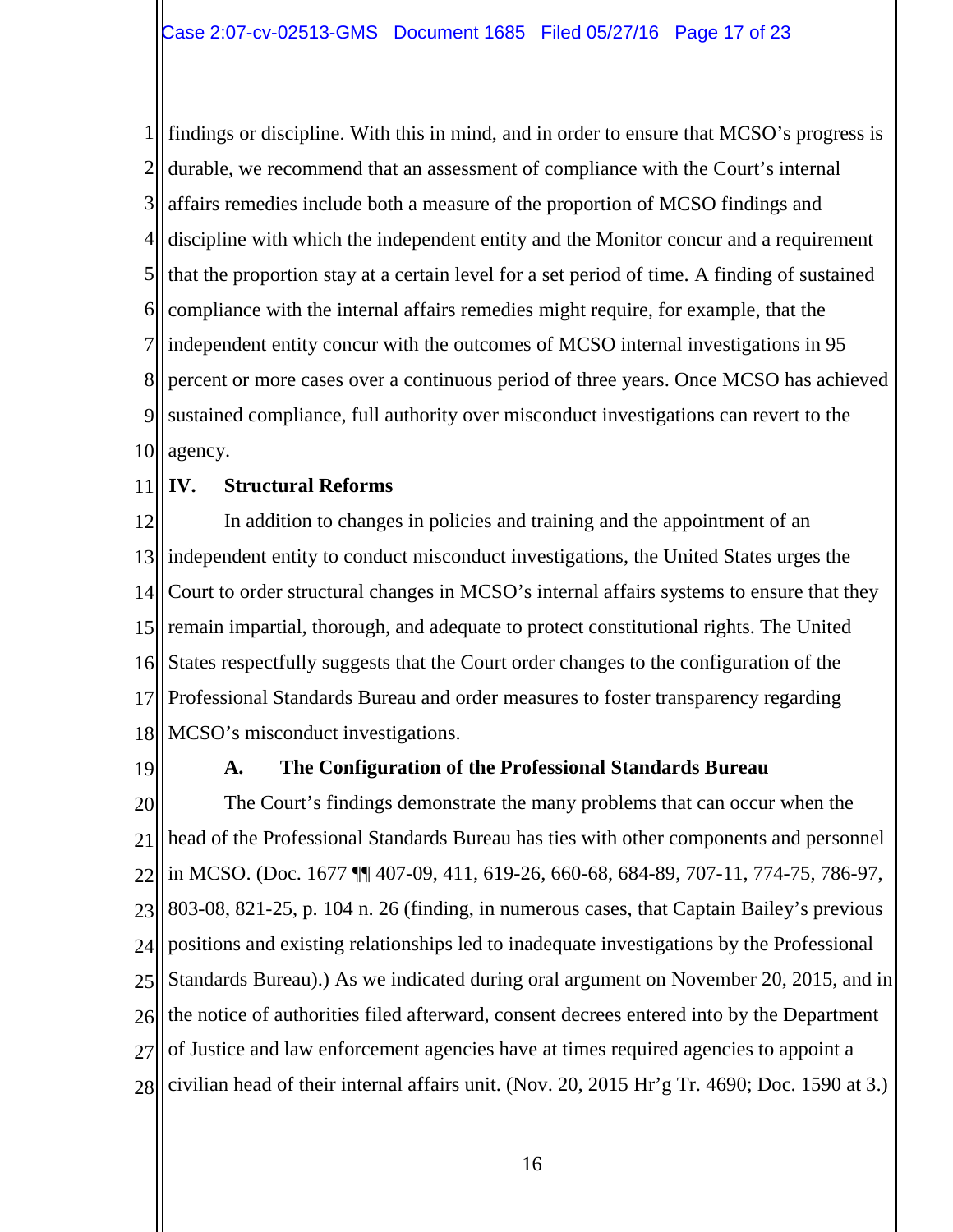1 2 3 4 5 6 That remedy would be appropriate here. The Professional Standards Bureau should be headed by a qualified civilian who is neither a current nor former employee of MCSO and neither a current nor retired law enforcement officer. In terms of qualifications, it would be advisable to require an individual with legal training, as such training would help to ensure the proper application of policies and discipline and the sustainability of discipline through the appeals process.

7 8 9 10 11 12 13 As another measure to enhance the independence and impartiality of the Professional Standards Bureau, the Bureau should be physically located in a separate building from other MCSO personnel. Upon information and belief, the Bureau is currently housed within MCSO's headquarters building, along with the Sheriff, the Chief Deputy, and much of the command staff. When those coming to the Bureau to be interviewed can be readily observed by command staff, deputies may reasonably feel intimidated, and the secrecy of investigations may be undermined.

14 15 16 17 18 19 20 21 22 MCSO has shown itself especially incapable of conducting impartial criminal investigations of its own personnel, and the United States urges the Court to order MCSO to enter into agreements with other law enforcement agencies whereby the other agencies will conduct these investigations. In addition, MCSO should not be permitted to delay an administrative investigation just because a criminal investigation is proceeding; the investigations should proceed in parallel fashion. Parallel investigations are entirely appropriate as long as there are mechanisms to prevent statements administratively compelled under *Garrity v. New Jersey*, 385 U.S. 493 (1967) from tainting criminal investigations.

23

### **B. Measures to Foster Transparency in Misconduct Matters**

24 25 26 27 28 MCSO has gone to great lengths to shield the misconduct of its employees from public view, and the failures in MCSO's misconduct investigations only came to light because of the contempt proceedings. The United States thus urges the Court to order measures that will enhance transparency regarding internal affairs investigations. "Publicity is justly commended as a remedy for social and industrial diseases. Sunlight is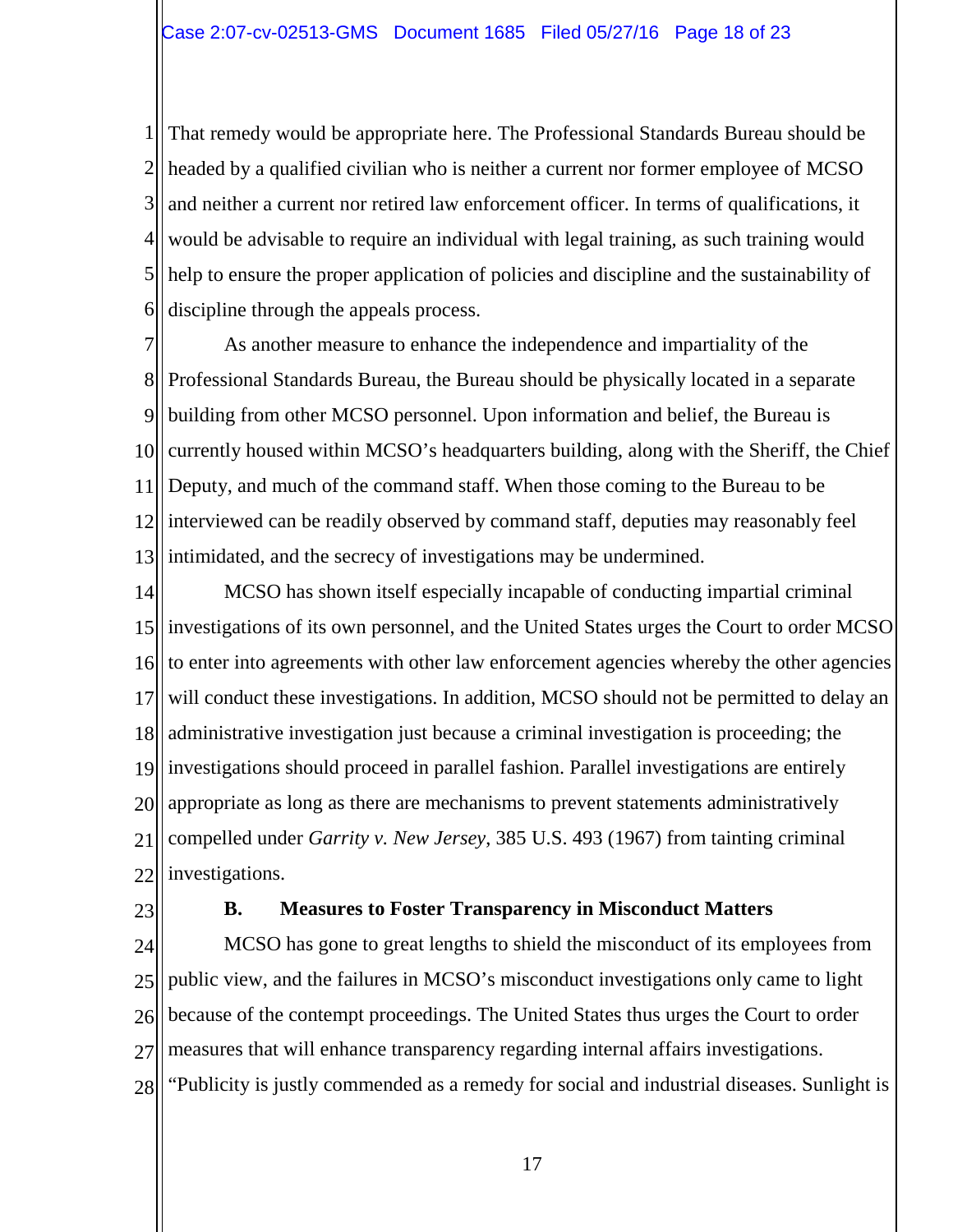1 2 said to be the best of disinfectants; electric light the most efficient policeman." Louis D. Brandeis, *Other People's Money* 62 (National Home Library Foundation ed. 1933).

3 4 5 Specifically, MCSO should be required to report to the public on misconduct complaints and investigations. On at least a quarterly basis, the Professional Standards Bureau should publish a report on misconduct matters, including:

6

7

8

9

10

11

12

13

14

15

16

27

28

• Aggregate data on complaints received from the public, broken down by district; rank of principal(s); nature of contact (traffic stop, pedestrian stop, call for service, etc.); nature of allegation (rudeness, bias-based policing, etc.); complainants' demographic information (age, gender, race, ethnicity, etc.); complaints received from anonymous or third parties; and principals' demographic information;

- Analysis of whether any increase or decrease in the number of civilian complaints received from quarter to quarter is attributable to issues in the complaint intake process or other factors;
	- Aggregate data on internally-generated misconduct allegations, broken down by similar categories as those for civilian complaints;

17 18 19 20 21 22 23 24 25 26 Aggregate data on the processing of misconduct cases, including the number of cases assigned to districts versus the Professional Standards Bureau; the average and median time from the initiation of an investigation to its submission by the investigator to the appropriate official; the average and median time from the submission of the investigation by the investigator to a final decision regarding discipline, or other final disposition if no discipline is imposed; the number of investigations returned to the original investigator due to conclusions not being supported by the evidence; and the number of investigations returned to the original investigator to conduct additional investigation;

• Aggregate data on the outcomes of misconduct investigations, including the number of sustained, not sustained, exonerated, and unfounded misconduct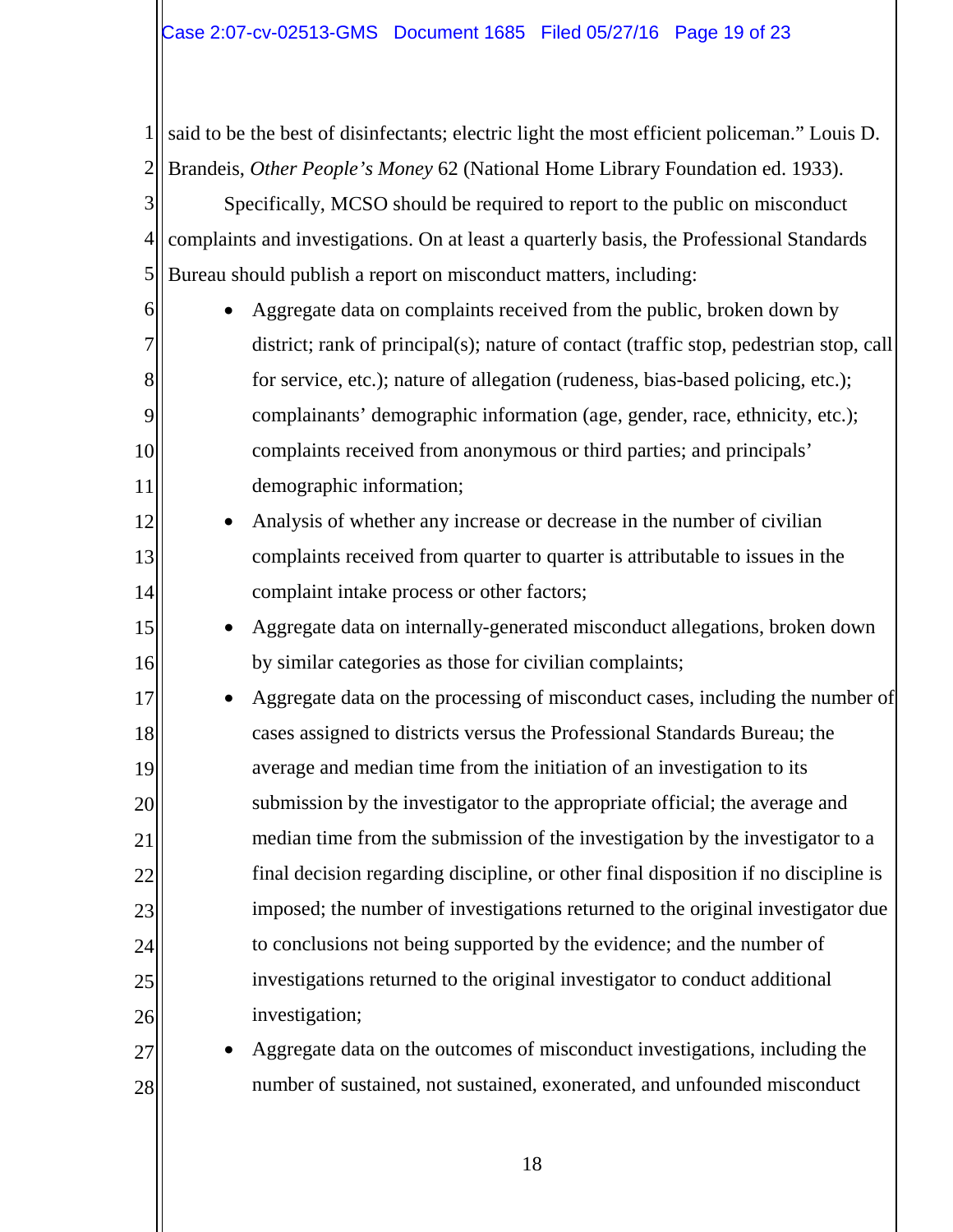1

2

3

4

5

6

7

8

9

10

11

12

13

14

15

16

17

18

19

20

21

22

23

24

complaints; the number of misconduct allegations supported by a preponderance of the evidence; the number of sustained allegations resulting in a non-disciplinary outcome, coaching, written reprimand, suspension, demotion, and termination; the number of cases in which findings were changed after a predetermination or name-clearing hearing, broken down by initial finding and final finding; the number of cases in which discipline was changed after a predetermination or name-clearing hearing, broken down by initial discipline and final discipline; the number of cases in which findings were overruled, sustained, or changed by the County Merit Commission, broken down by the finding reached by MCSO and the finding reached by the Commission; and the number of cases in which discipline was altered by the County Merit Commission, broken down by the discipline imposed by MCSO and the disciplinary ruling of the County Merit Commission; and similar information on appeals beyond the County Merit Commission; and • Aggregate data on employees with persistent or serious misconduct problems, including the number of employees who have been the subject of more than two misconduct investigations in the previous 12 months, broken down by major and minor misconduct; the number of investigations; the number of employees who have had more than one sustained allegation of minor misconduct in the previous 12 months, broken down by the number of sustained allegations; the number of employees who have had more than one sustained allegation of major misconduct in the previous 12 months, broken down by the number of sustained allegations; and the number of criminal

25 26 27 28 MCSO's home page with prominent language that clearly indicates to the public that the In addition, MCSO should make detailed summaries of completed internal affairs investigations readily available to the public to the full extent permitted under state law, in electronic form on a designated section of its website that is linked to directly from

prosecutions of employees, broken down by criminal charge.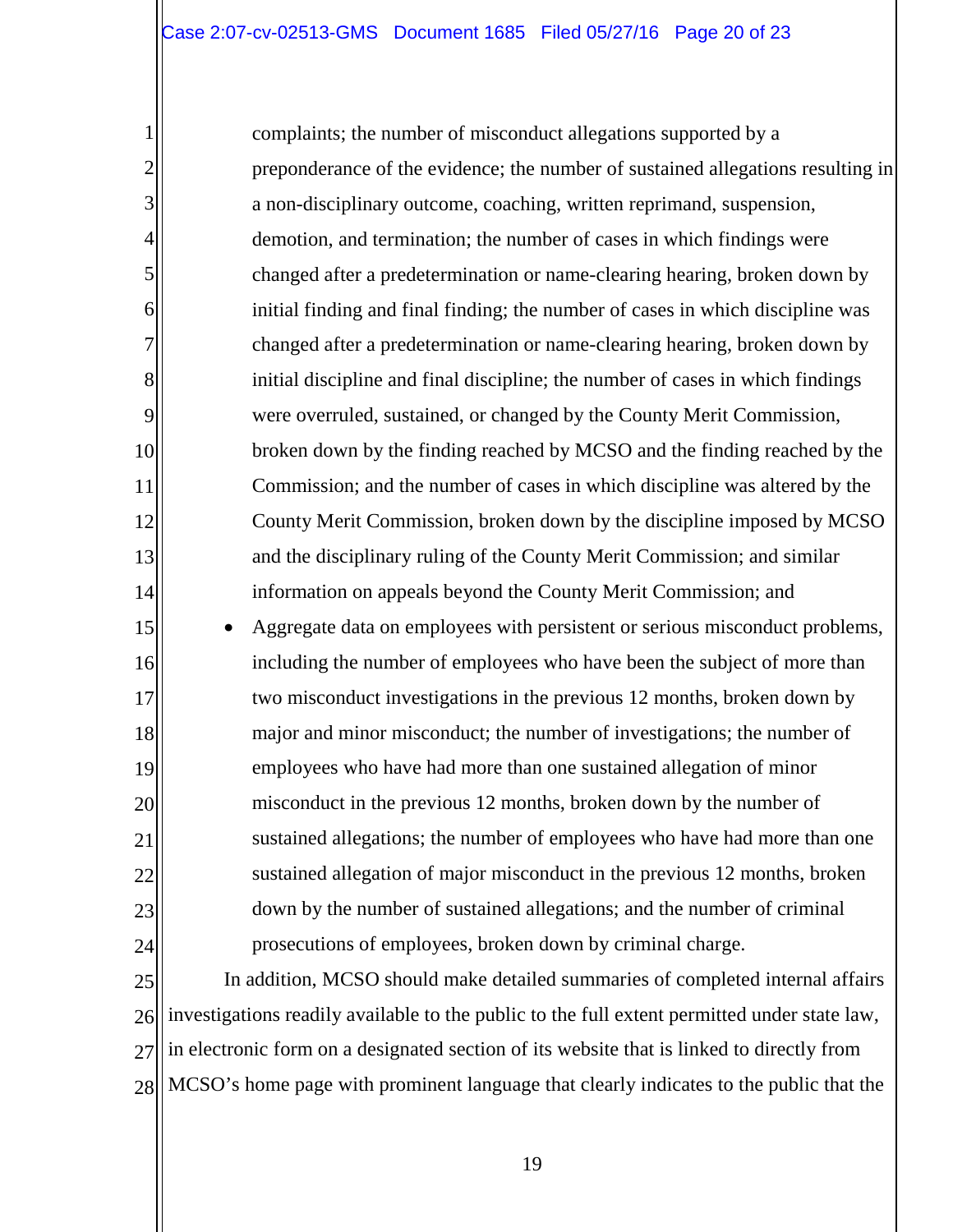1 2 3 4 5 6 7 link provides information about investigations of misconduct by MCSO employees. These kinds of resources exist for other law enforcement agencies, including the District of Columbia Metropolitan Police Department, *see* Office of Police Complaints, Complaint Examiner Decisions, [http://policecomplaints.dc.gov/page/complaint](http://policecomplaints.dc.gov/page/complaint-examiner-decisions)[examiner-decisions,](http://policecomplaints.dc.gov/page/complaint-examiner-decisions) and the Seattle Police Department, *see* Office of Professional Accountability, Closed Case Summaries, [http://www.seattle.gov/opa/closed-case](http://www.seattle.gov/opa/closed-case-summaries)[summaries.](http://www.seattle.gov/opa/closed-case-summaries)

#### 8 **V. Expert Testimony**

9 10 11 12 13 14 During the contempt proceedings in the fall, the United States indicated its willingness to present expert testimony if it would be helpful to the trier of fact in crafting remedies. We also noted our view that an expedited process for presenting such testimony would be appropriate. In light of the Court's extensive findings, and consistent with paragraphs 899 and 900 of the findings, experts may only be necessary to opine on specific remedial measures where the parties cannot reach agreement.

15 16 17 18 19 20 21 22 The Court noted that it may find expert testimony helpful in areas where the Court "has found flaws the MCSO has exploited in this action that, while requiring correction, may not require the re-writing of MCSO policy." (Doc. 1677 ¶ 899.) As paragraph 900 indicates, the United States agrees that the parties should attempt to reach resolution regarding policy changes required by the Court's forthcoming orders, should exchange expert views if necessary, and should seek Court intervention for any related issues or questions that the parties cannot resolve themselves. If expert testimony is necessary, the parties would present it at that point.

23

- 24
- 25
- 26
- 27
- 28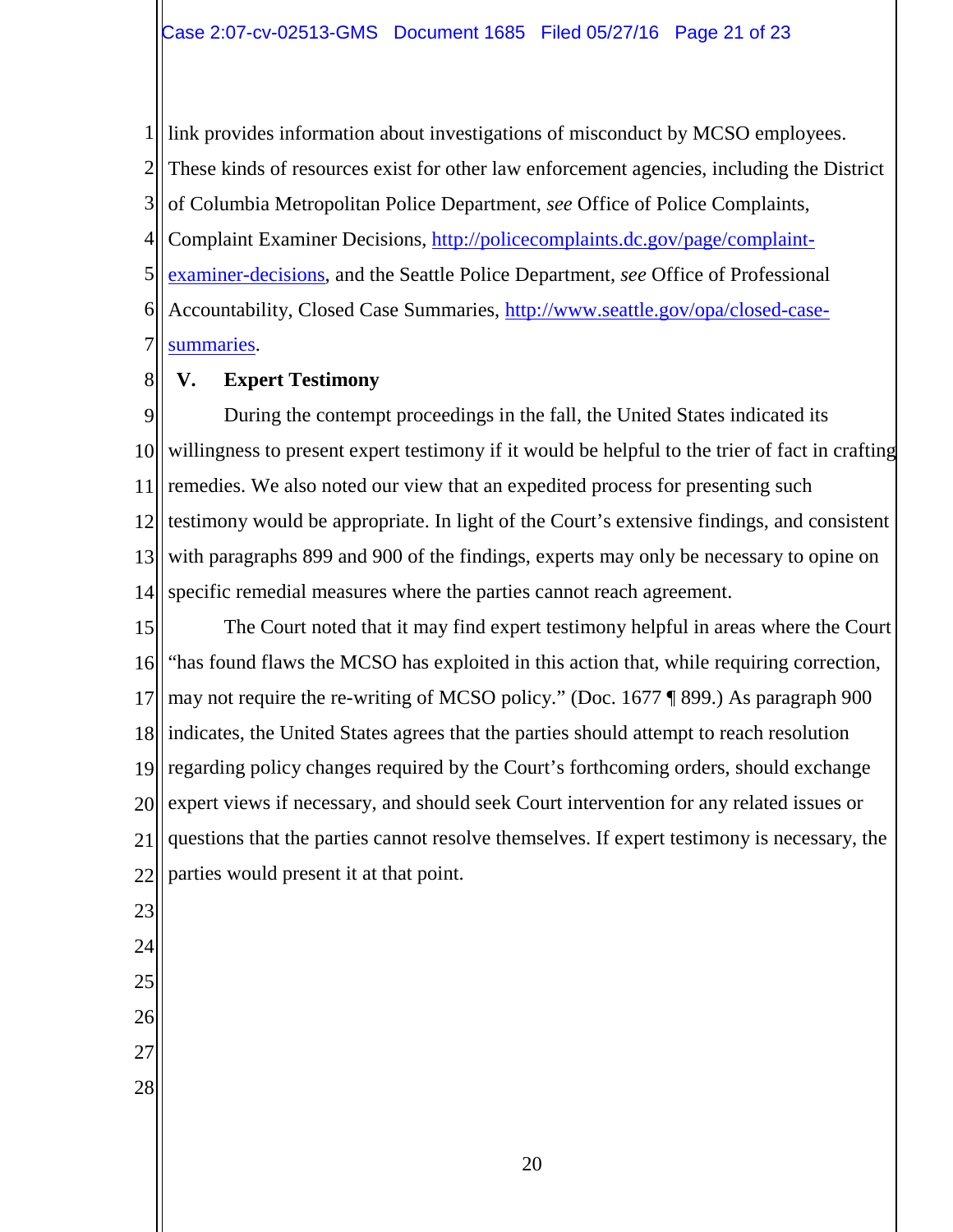|                | Case 2:07-cv-02513-GMS  Document 1685  Filed 05/27/16  Page 22 of 23               |  |  |  |
|----------------|------------------------------------------------------------------------------------|--|--|--|
| 1              | Respectfully submitted this 27th day of May, 2016.                                 |  |  |  |
| $\overline{c}$ | Robert J. Moossy, Jr.                                                              |  |  |  |
| 3              | Deputy Assistant Attorney General                                                  |  |  |  |
| 4              | <b>Civil Rights Division</b>                                                       |  |  |  |
| 5<br>6         | Steven H. Rosenbaum<br>Chief, Special Litigation Section                           |  |  |  |
| 7<br>8         | Timothy D. Mygatt<br>Deputy Chief                                                  |  |  |  |
| 9              | /s/ Paul Killebrew                                                                 |  |  |  |
| 10             | Jennifer L. Mondino (NY Bar No. 4141636)                                           |  |  |  |
| 11             | Paul Killebrew (LA Bar No. 32176)<br>Matthew J. Donnelly (IL Bar No. 6281308)      |  |  |  |
| 12             | Cynthia Coe (DC Bar No. 438792)                                                    |  |  |  |
| 13             | Maureen Johnston (WA Bar No. 50037)<br><b>Trial Attorneys</b>                      |  |  |  |
| 14             | U.S. Department of Justice<br><b>Civil Rights Division</b>                         |  |  |  |
| 15             | <b>Special Litigation Section</b>                                                  |  |  |  |
| 16             | 601 D St. NW<br>Washington, D.C. 20004                                             |  |  |  |
| 17             | Tel. (202) 305-3239                                                                |  |  |  |
| 18             | paul.killebrew@usdoj.gov                                                           |  |  |  |
| 19             | ATTORNEYS FOR THE UNITED STATES                                                    |  |  |  |
| 20             |                                                                                    |  |  |  |
| 21             |                                                                                    |  |  |  |
| 22             |                                                                                    |  |  |  |
| 23             | <b>CERTIFICATE OF SERVICE</b>                                                      |  |  |  |
| 24             | I certify that on or about May 27, 2016, I filed the foregoing through the Court's |  |  |  |
| 25             | CM/ECF system which will serve a true and correct copy of the filing on counsel of |  |  |  |
| 26             | record.<br>/s/ Paul Killebrew                                                      |  |  |  |
| 27             |                                                                                    |  |  |  |
| 28             |                                                                                    |  |  |  |
|                |                                                                                    |  |  |  |
|                |                                                                                    |  |  |  |